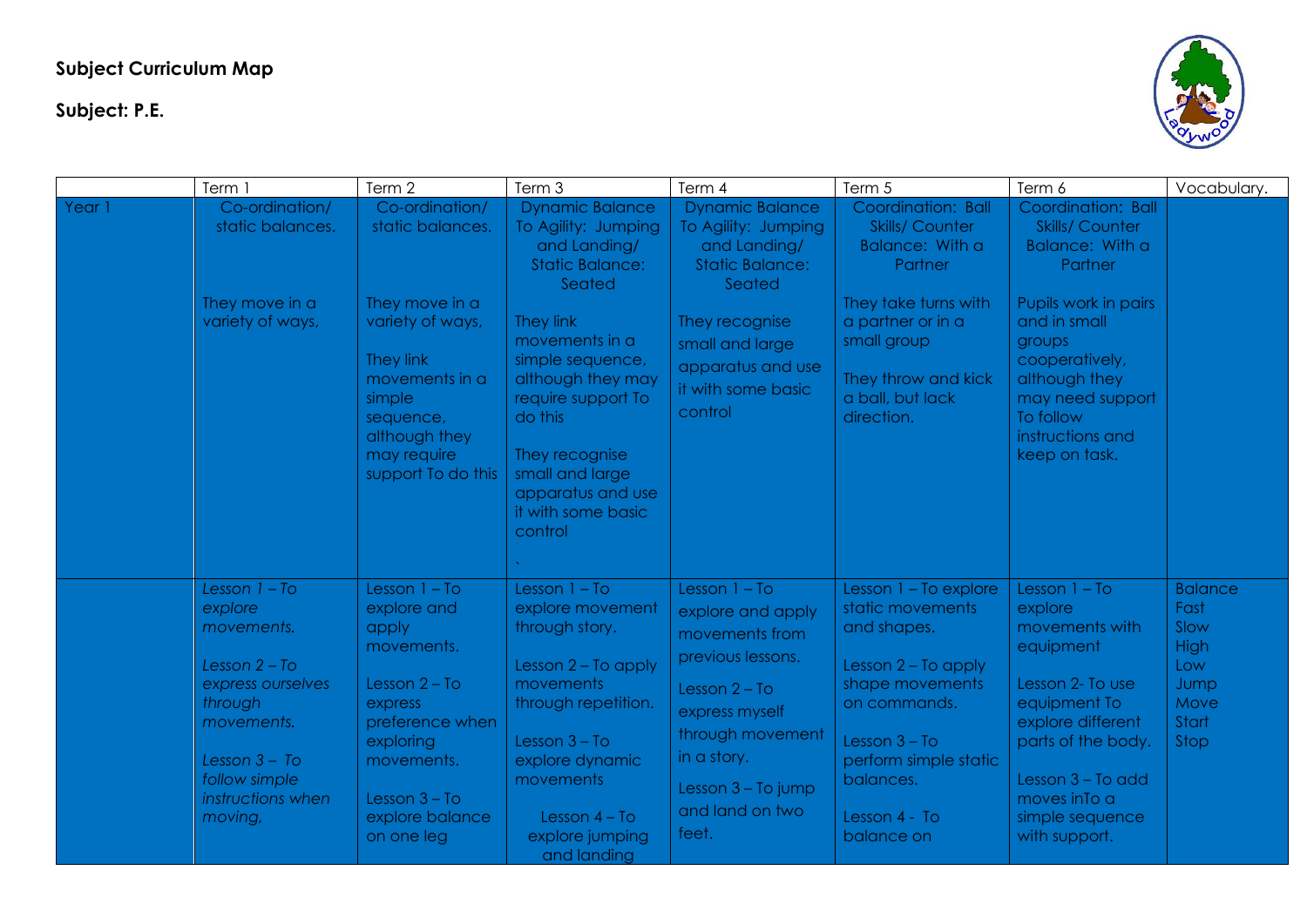| Lesson 4 - To move<br>side To side with<br>clear purpose.<br>Lesson 5 - To move<br>side To side with<br>some control and<br>support.<br>Lesson 6 - To move<br>side To side with<br>control. | Lesson $4 - To$<br>balance on one<br>leg when<br>following<br>instructions.<br>Lesson $5 - To$<br>explore<br>balancing on<br>one leg with<br>movement.<br>Lesson $6 - To$<br>follow instruction<br>To carry out a<br>movement. | Lesson 5 - To jump<br>and land following<br>instructions.<br>Lesson 6 - To follow<br>instructions To carry<br>out movement               | Lesson $-4$ Jump<br>and land on two<br>feet through<br>movement.<br>Lesson 5 - To jump<br>and move with<br>both feet.<br>Lesson 6 - To jump<br>and move in<br>different directions<br>using both feet.                           | command with one<br>hand and foot.<br>Lesson $5 - To explore$<br>balances with<br>equipment.<br>Lesson 6 - To move<br>equipment with<br>different balances. | Lesson $4 - To$<br>explore<br>movements and<br>skills with a partner<br>or group.<br>Lesson $5 - To$<br>move with<br>purpose To a<br>partner.                                     |  |
|---------------------------------------------------------------------------------------------------------------------------------------------------------------------------------------------|--------------------------------------------------------------------------------------------------------------------------------------------------------------------------------------------------------------------------------|------------------------------------------------------------------------------------------------------------------------------------------|----------------------------------------------------------------------------------------------------------------------------------------------------------------------------------------------------------------------------------|-------------------------------------------------------------------------------------------------------------------------------------------------------------|-----------------------------------------------------------------------------------------------------------------------------------------------------------------------------------|--|
| They follow simple<br><i>instructions</i>                                                                                                                                                   | They follow<br>simple<br><i>instructions</i><br>Pupils'<br>movement<br>patterns are<br>established and<br>they perform<br>single actions.                                                                                      | Pupils' movement<br>patterns are<br>established and<br>they perform single<br>actions.<br>They recognise<br>small and large<br>apparatus | Pupils link two<br>actions in a<br>sequence<br>They explore a<br>variety of<br>movements and<br>show some<br>awareness of<br>space. They<br>understand some<br>basic concepts,<br>They recognise<br>small and large<br>apparatus | Pupils link two<br>actions in a<br>sequence.<br>They recognise and<br>collect, on request,<br>familiar pieces of<br>equipment                               | They show<br>awareness of<br>cause and effect,<br>Pupils link two<br>actions in a<br>sequence<br>They recognise<br>and collect, on<br>request, familiar<br>pieces of<br>equipment |  |
| Lesson $1 - To$<br>explore<br>movements.                                                                                                                                                    | Lesson $1 - To$<br>explore and<br>apply<br>movements.                                                                                                                                                                          | Lesson $1 - To$<br>explore movement<br>through story.                                                                                    | Lesson $1 - To$<br>explore and apply<br>movements from<br>previous lessons.                                                                                                                                                      | Lesson $1 - To explore$<br>static movements<br>and shapes.                                                                                                  | Lesson $1 - To$<br>explore<br>movements with<br>equipment                                                                                                                         |  |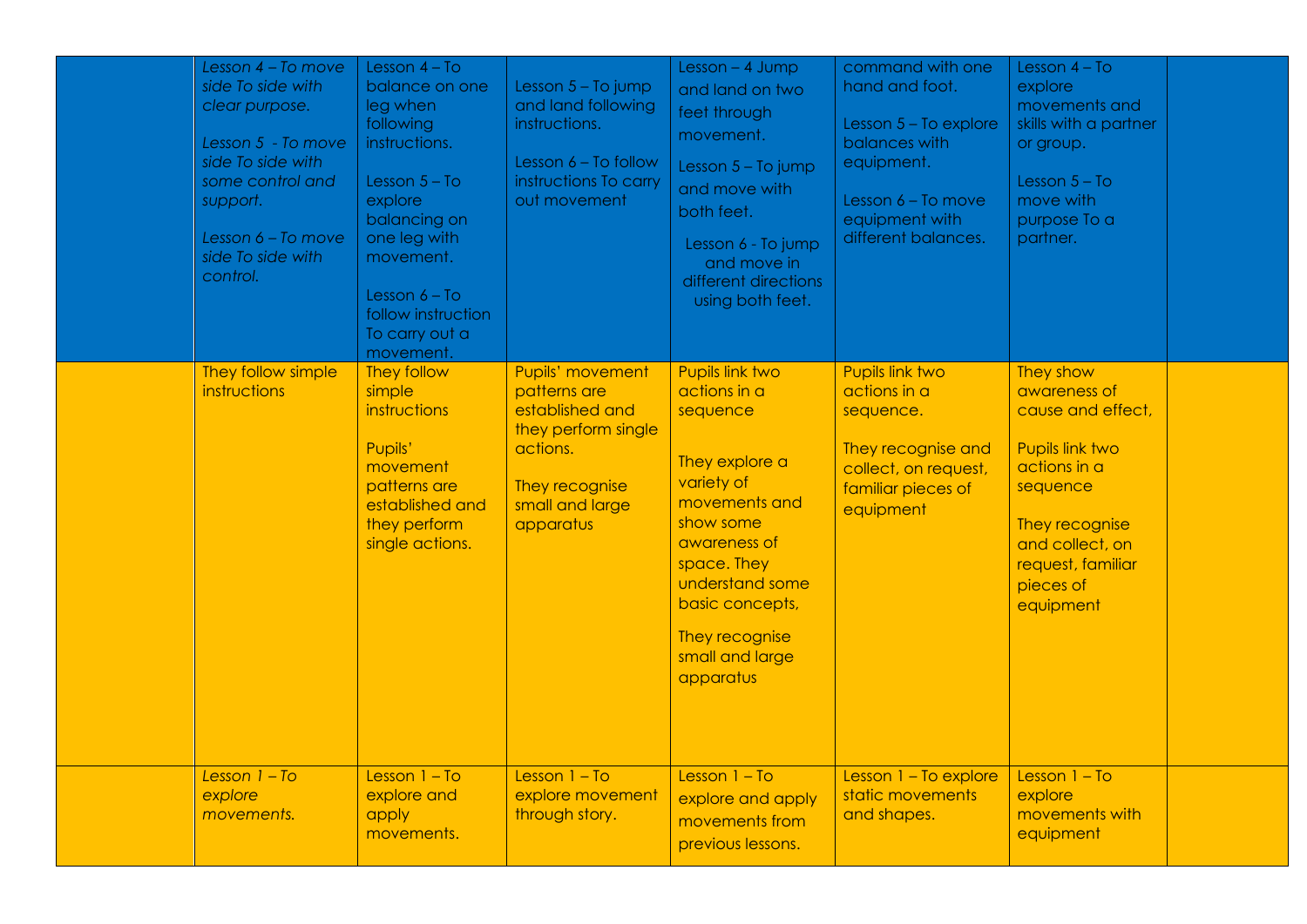| Lesson $2 - To$<br>express ourselves<br>through<br>movements.<br>Lesson $3 - To$<br>follow simple<br>instructions when<br>moving,<br>Lesson $4$ – To move<br>side To side with<br>clear purpose.<br>Lesson 5 - To move<br>side To side with<br>some control and<br>support.<br>Lesson 6 - To move<br>side To side with<br>control. | Lesson $2 - To$<br>express<br>preference when<br>exploring<br>movements.<br>Lesson $3 - To$<br>explore balance<br>on one leg<br>Lesson $4 - To$<br>balance on one<br>leg when<br>following<br>instructions.<br>Lesson $5 - To$<br>explore<br>balancing on<br>one leg with<br>movement.<br>Lesson $6 - To$<br>follow instruction<br>To carry out a<br>movement. | Lesson 2 - To apply<br>movements<br>through repetition.<br>Lesson $3 - To$<br>explore dynamic<br>movements<br>Lesson $4 - To$<br>explore jumping<br>and landing<br>Lesson $5 - To jump$<br>and land following<br>instructions.<br>Lesson 6 - To follow<br>instructions To carry<br>out movement | Lesson $2 - To$<br>express myself<br>through movement<br>in a story.<br>Lesson 3 - To jump<br>and land on two<br>feet.<br>$Lesson - 4 Jump$<br>and land on two<br>feet through<br>movement.<br>Lesson $5 - To jump$<br>and move with<br>both feet.<br>Lesson 6 - To jump<br>and move in<br>different directions<br>using both feet. | Lesson 2 - To apply<br>shape movements<br>on commands.<br>Lesson $3 - To$<br>perform simple static<br>balances.<br>Lesson 4 - To<br>balance on<br>command with one<br>hand and foot.<br>Lesson $5 - To explore$<br>balances with<br>equipment.<br>Lesson $5 - To move$<br>equipment with<br>different balances. | Lesson 2- To use<br>equipment To<br>explore different<br>parts of the body.<br>Lesson 3 - To add<br>moves into a<br>simple sequence<br>with support.<br>Lesson $4 - To$<br>explore<br>movements and<br>skills with a partner<br>or group.<br>Lesson $5 - To$<br>move with<br>purpose To a<br>partner. |  |
|------------------------------------------------------------------------------------------------------------------------------------------------------------------------------------------------------------------------------------------------------------------------------------------------------------------------------------|----------------------------------------------------------------------------------------------------------------------------------------------------------------------------------------------------------------------------------------------------------------------------------------------------------------------------------------------------------------|-------------------------------------------------------------------------------------------------------------------------------------------------------------------------------------------------------------------------------------------------------------------------------------------------|-------------------------------------------------------------------------------------------------------------------------------------------------------------------------------------------------------------------------------------------------------------------------------------------------------------------------------------|-----------------------------------------------------------------------------------------------------------------------------------------------------------------------------------------------------------------------------------------------------------------------------------------------------------------|-------------------------------------------------------------------------------------------------------------------------------------------------------------------------------------------------------------------------------------------------------------------------------------------------------|--|
| They recognise<br>familiar pieces of<br>equipment,<br>They follow simple<br>instructions<br>although they may<br>need the support<br>of symbols or other<br>prompts                                                                                                                                                                | They recognise<br>familiar pieces of<br>equipment,<br>They follow<br>simple<br>instructions<br>although they<br>may need the<br>support of<br>symbols or other<br>prompts                                                                                                                                                                                      | They recognise<br>familiar pieces of<br>equipment,                                                                                                                                                                                                                                              | They recognise<br>familiar pieces of<br>equipment,<br>They apply<br>potential solutions<br>systematically To<br>problems                                                                                                                                                                                                            | They recognise<br>familiar pieces of<br>equipment,<br>They apply potential<br>solutions<br>systematically To<br>problems                                                                                                                                                                                        | They recognise<br>familiar pieces of<br>equipment,                                                                                                                                                                                                                                                    |  |
| Lesson 1 - To begin<br>To explore<br>movements.                                                                                                                                                                                                                                                                                    | Lesson $1 - To$<br>move in a large<br>space.                                                                                                                                                                                                                                                                                                                   | Lesson $1 - To$<br>explore how we<br>move in a space.                                                                                                                                                                                                                                           | Lesson 1 - To watch<br>other move in                                                                                                                                                                                                                                                                                                | Lesson 1 - To explore<br>how our body<br>moves.                                                                                                                                                                                                                                                                 | Lesson $1 - To$<br>begin To move<br>independently.                                                                                                                                                                                                                                                    |  |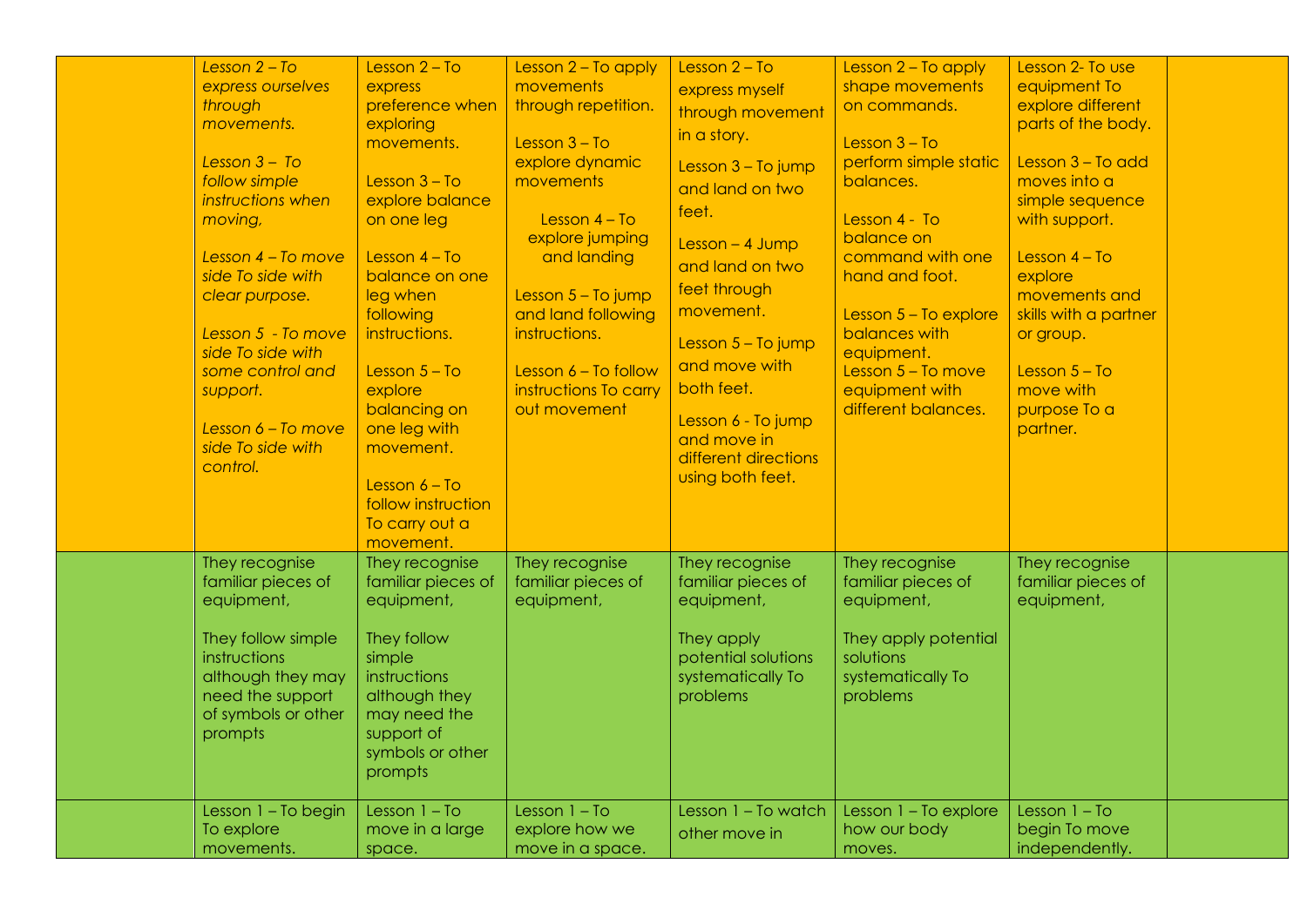|        | Lesson $2 - To$<br>engage in moving<br>with a space.<br>Lesson $3 - To$<br>move in a space<br>with others.<br>Lesson $4 - To show$<br>awareness of<br>others in a space. | Lesson 2 - To can<br>show preference<br>To how I want To<br>move.<br>Lesson 3 To<br>explore<br>balancing as I<br>move.<br>Lesson $4 - To$<br>show awareness                                                         | Lesson $2 - To show$<br>awareness when<br>copying a<br>movement.<br>Lesson 3 - To begin<br>To move at<br>different speeds.<br>Lesson $4 - To$<br>explore jumping off<br>the floor. | different ways.<br>Lesson $2 - To show$<br>awareness of how<br>To move different<br>body parts.<br>Lesson $3 - To$<br>explore how high<br>we can jump.<br>Lesson $4 - To$<br>engage in<br>following others in                    | Lesson $2 - To$<br>observe different<br>body shapes we<br>can make.<br>Lesson $3 - To show$<br>awareness of<br>balancing as we<br>move.<br>Lesson 4 - To move<br>along the floor with                                                  | Lesson 2- To<br>express<br>preference for<br>equipment.<br>Lesson $3 - To$<br>participate in a<br>space with others.<br>Lesson $4 - To$ be<br>aware of other in<br>a space as we                                                                                             |  |
|--------|--------------------------------------------------------------------------------------------------------------------------------------------------------------------------|---------------------------------------------------------------------------------------------------------------------------------------------------------------------------------------------------------------------|------------------------------------------------------------------------------------------------------------------------------------------------------------------------------------|----------------------------------------------------------------------------------------------------------------------------------------------------------------------------------------------------------------------------------|----------------------------------------------------------------------------------------------------------------------------------------------------------------------------------------------------------------------------------------|------------------------------------------------------------------------------------------------------------------------------------------------------------------------------------------------------------------------------------------------------------------------------|--|
|        | Lesson 5 - To<br>engage in copying<br>movements.<br>Lesson $6 - To$<br>explore how fast I<br>can move.                                                                   | when imitating<br>movements,<br>Lesson $5 - To$<br>engage with<br>movement in a<br>space.<br>Lesson $6 - 1$ can<br>move To music<br>as it plays.                                                                    | Lesson 5 - To begin<br>To understand<br>where we jump.<br>Lesson $6 - To copy$<br>a movement.                                                                                      | a space.<br>Lesson $5 - To$<br>explore how our<br>body can move.<br>Lesson 6 - To watch<br>and be aware of<br>how other jump<br>and move.                                                                                        | our hands and feet,<br>Lesson 5 - To explore<br>equipment/<br>apparatus.<br>Lesson 5 - To move<br>across equipment<br>with music.                                                                                                      | move.<br>Lesson $5 - To$<br>understand how<br>To manipulate our<br>bodies To move in<br>different ways.                                                                                                                                                                      |  |
| Year 2 | <b>Dynamic Balance:</b><br>On a Line /Static<br><b>Balance: Stance</b><br>Pupils move with<br>some control<br>They follow<br>patterns in their<br>movements.             | <b>Dynamic</b><br>Balance: On a<br>Line /Static<br><b>Balance: Stance</b><br>Pupils move with<br>some control<br>and coordination<br>They follow and<br>imitate<br>sequences and<br>patterns in their<br>movements. | Coordination:<br>Sending and<br>Receiving/ Agility:<br><b>Reaction/Response</b><br>They share and<br>wait their turn<br>They are aware of<br>space, themselves<br>and others.      | Coordination:<br>Sending and<br>Receiving/ Agility:<br><b>Reaction/Response</b><br>They share and<br>wait their turn<br>They are aware of<br>space, themselves<br>and others.<br>They use small and<br>large apparatus<br>safely | Agility: Ball Chasing/<br><b>Static Balance: Floor</b><br><b>Work</b><br>They share and wait<br>their turn<br>They play simple<br>games<br>They are aware of<br>the changes that<br>happen To their<br>bodies when they<br>are active. | Agility: Ball<br><b>Chasing/Static</b><br><b>Balance: Floor</b><br><b>Work</b><br>They play simple<br>games and may<br>require support To<br>keep score and<br>follow game rules<br>They recognise<br>the changes that<br>happen To their<br>bodies when they<br>are active. |  |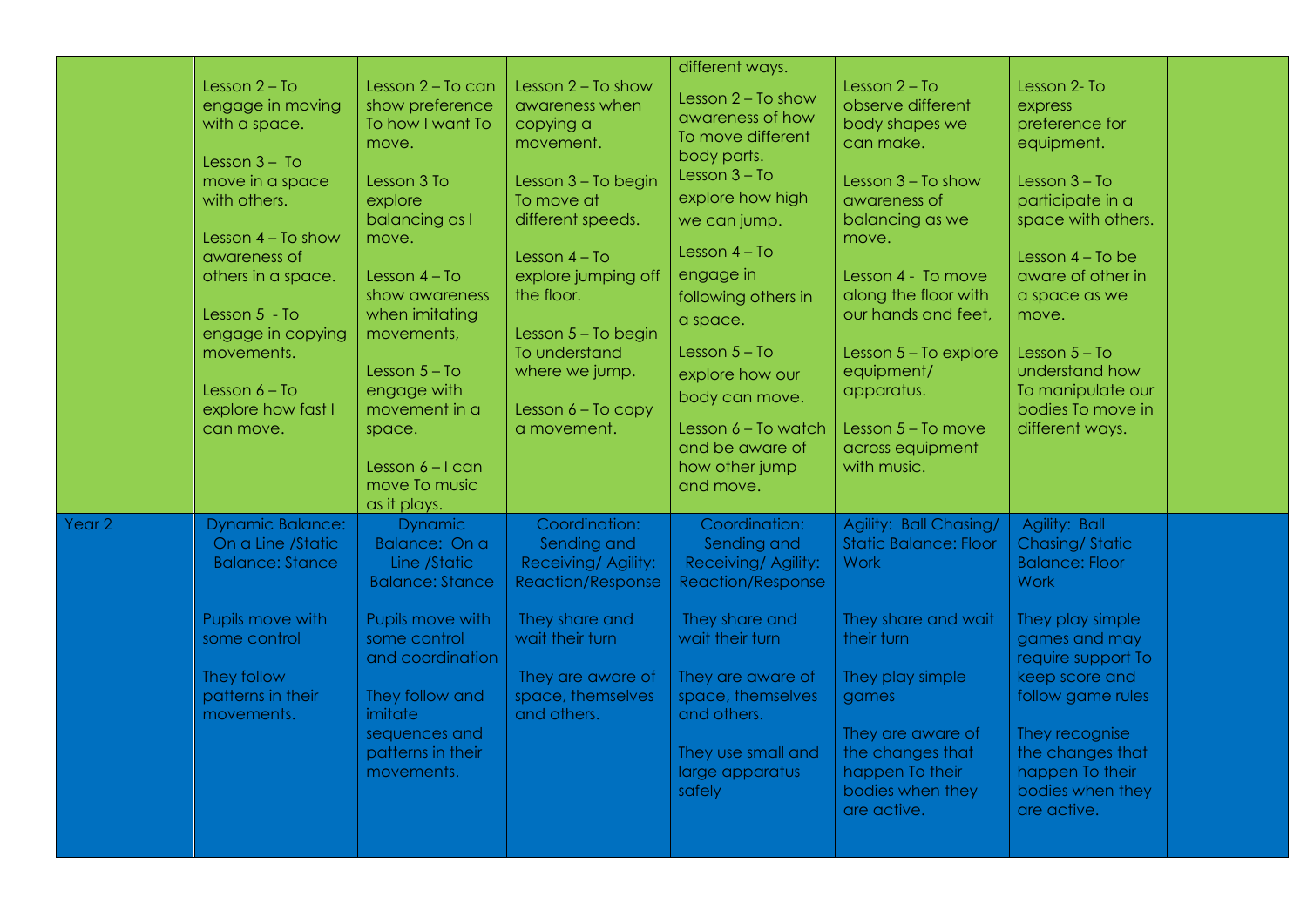| Lesson $1 - To$<br>explore<br>movements.<br>Lesson 2 - To follow<br>movement with<br>control.<br>Lesson $3 - To$ use<br>symbols and sign<br>To follow<br>instructions.<br>Lesson 4 - To follow<br>instructions during<br>a task/song.<br>Lesson $5 - To$<br>perform movement<br>with control in an<br>area.<br>Lesson $6 - To$<br>perform<br>movements on a<br>line with control. | Lesson $1 - To$<br>follow simple<br>instructions when<br>balancing.<br>Lesson $2 - To$<br>explore different<br>balances with<br>part of our body.<br>Lesson $3 - To$<br>move with<br>purpose using<br>movement when<br>prompted.<br>Lesson $4 - To$<br>copy/ mirror<br>movements from<br>an adult.<br>Lesson $5 - To$<br>mirror movement<br>from a partner. | Lesson $1 - To$<br>explore movement<br>with equipment<br>with a theme.<br>Lesson $2 - To$<br>bounce or roll a<br>ball with control.<br>Lesson $3 - To throw$<br>and catch with<br>some accuracy.<br>Lesson $4 - To throw$<br>and catch towards<br>a target.<br>Lesson 5 - To play a<br>game with support.<br>Lesson $6 - To$<br>recognize rules of a<br>game. | Lesson 1 - To catch<br>a large ball with<br>movement.<br>Lesson $2 - To$ apply<br>catching with<br>movement in a<br>game<br>Lesson 3 - To catch<br>a ball in a variety<br>of sizes with<br>movement.<br>Lesson 4 - To throw<br>with some<br>accuracy.<br>Lesson $5 - To throw$<br>with some<br>accuracy towards<br>a target.<br>Lesson $6 - To$<br>understand game<br>rules with support. | Lesson 1 - To move<br>with equipment.<br>Lesson $2 - To$ apply<br>rules and<br>understanding To<br>moving with<br>equipment.<br>Lesson 3 - To start<br>and stop quickly<br>Lesson $4 - To$ use<br>balance and control<br>when collecting<br>balls.<br>Lesson $5 - To follow$<br>rules and instructions<br>with support.<br>Lesson 6 - To roll<br>balls with control. | Lesson $1 - To$<br>maintain balance<br>in movement.<br>Lesson 2 - To hold<br>the correct<br>position on<br>request.<br>Lesson $3 - To$<br>move through<br>supports with<br>prompts and<br>example.<br>Lesson $4 - To$<br>maintain control<br>when moving<br>through positions.<br>Lesson $5 - To work$<br>with a partner<br>when supported<br>by an adult.<br>Lesson $6 - To$<br>explore<br>movements with |  |
|-----------------------------------------------------------------------------------------------------------------------------------------------------------------------------------------------------------------------------------------------------------------------------------------------------------------------------------------------------------------------------------|-------------------------------------------------------------------------------------------------------------------------------------------------------------------------------------------------------------------------------------------------------------------------------------------------------------------------------------------------------------|---------------------------------------------------------------------------------------------------------------------------------------------------------------------------------------------------------------------------------------------------------------------------------------------------------------------------------------------------------------|-------------------------------------------------------------------------------------------------------------------------------------------------------------------------------------------------------------------------------------------------------------------------------------------------------------------------------------------------------------------------------------------|----------------------------------------------------------------------------------------------------------------------------------------------------------------------------------------------------------------------------------------------------------------------------------------------------------------------------------------------------------------------|------------------------------------------------------------------------------------------------------------------------------------------------------------------------------------------------------------------------------------------------------------------------------------------------------------------------------------------------------------------------------------------------------------|--|
| <b>They link</b><br>movements in a<br>simple sequence,<br>although they may<br>require support To<br>do this.<br>They listen To<br>instructions and<br>stop and start with<br>some accuracy                                                                                                                                                                                       | <b>They link</b><br>movements in a<br>simple<br>sequence,<br>although they<br>may require<br>support To do<br>this.<br><b>Pupils express</b><br>themselves<br>through                                                                                                                                                                                       | They recognise<br>small and large<br>apparatus and use<br>it with some basic<br>control.<br><b>Pupils express</b><br>themselves through<br>movement<br>patterns                                                                                                                                                                                               | They recognise<br>small and<br>large<br>apparatus<br>and use it<br>with some<br>basic control.<br>They throw and<br>kick a ball, but lack<br>direction.                                                                                                                                                                                                                                   | Their control and<br>coordination skills<br>are developing<br>They work closely in<br>pairs,                                                                                                                                                                                                                                                                         | partners.<br>They throw and<br>kick a ball, but<br>lack direction.<br>They work closely<br>in pairs, trios or<br>small groups.                                                                                                                                                                                                                                                                             |  |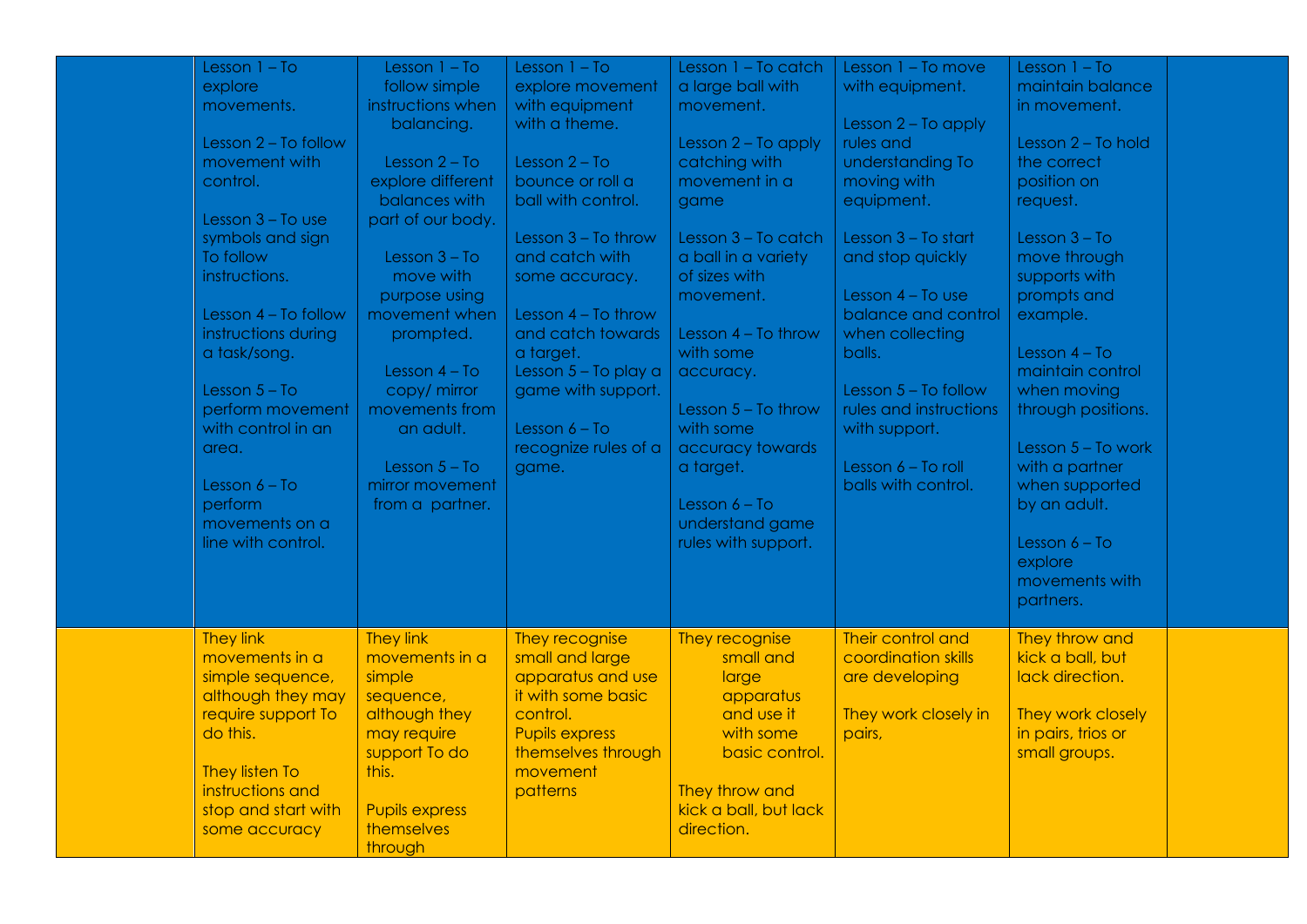|                                                                                 | repetitive and<br>simple<br>sequences<br>They listen To<br>instructions and<br>stop and start<br>with some<br>accuracy |                                                                       | <b>Pupils express</b><br>themselves through<br>movement<br>patterns |                                                                    |                                                                                          |  |
|---------------------------------------------------------------------------------|------------------------------------------------------------------------------------------------------------------------|-----------------------------------------------------------------------|---------------------------------------------------------------------|--------------------------------------------------------------------|------------------------------------------------------------------------------------------|--|
| Lesson $1 - To$<br>explore<br>movements.                                        | Lesson $1 - To$<br>follow simple<br>instructions whilst<br>moving.                                                     | Lesson $1 - To$<br>explore movement<br>using equipment/<br>apparatus. | Lesson 1 - To catch<br>a large ball from a<br>close distance.       | Lesson 1 - To explore<br>movement in an<br>area with<br>equipment. | Lesson $1 - To$<br>maintain some<br>balance as we<br>move around an                      |  |
| Lesson $2 - To follow$<br>movements when<br>supported.                          | Lesson $2 - To$<br>explore different<br>balances                                                                       | Lesson $2 - To$<br>bounce or roll a<br>ball without                   | Lesson 2 - To apply<br>catching with<br>movement<br>forwards and    | Lesson $2 - To$ use<br>equipment and<br>begin To show how          | area.<br>Lesson $2 - To$<br>explore different                                            |  |
| Lesson $3 - To follow$<br>simple instructions<br>To begin and end               | through<br>guidance.                                                                                                   | direction.<br>Lesson $3 - To throw$                                   | backwards.<br>Lesson 3 - To catch                                   | we can travel.<br>Lesson $3 - To$ listen                           | body positions.<br>Lesson $3 - To$ mirror                                                |  |
| movements.<br>Lesson $4 - To$<br>participate in                                 | Lesson $3 - To$<br>move with<br>purpose within a<br>space.                                                             | with some<br>accuracy.<br>Lesson $4 - To throw$                       | a ball in a variety<br>of sizes without<br>movement.                | for instructions<br>during movement.<br>Lesson $4 - To$            | some body<br>supports.<br>Lesson 4-link 2                                                |  |
| song/ movements.<br>Lesson $5 - To$                                             | Lesson $4 - To$<br>copy/ mirror                                                                                        | and catch with<br>some accuracy.                                      | Lesson $4 - To throw$<br>with some<br>accuracy.                     | maintain balance<br>whilst moving.                                 | body movements.<br>Lesson $5 - To$                                                       |  |
| perform movement<br>with control in an<br>area.                                 | basic<br>movements from<br>an adult.                                                                                   | Lesson $5 - To$<br>participate in a<br>game area.                     | Lesson $5 - To throw$<br>in a targeted<br>direction                 | Lesson $5 - To$<br>understand rules are<br>part of a game.         | understand we<br>can work with<br>partners.                                              |  |
| Lesson $6 - To$<br>perform<br>movements on a<br>line                            | Lesson $5 - To$<br>mirror<br>movements of<br>simple shapes.                                                            | Lesson $6 - To$<br>recognize that we<br>are playing a<br>game.        | Lesson $6 - To$<br>understand a<br>game has rules.                  | Lesson 6 - To roll<br>balls with some<br>direction.                | Lesson $6 - To$<br>explore<br>movements within<br>a group.                               |  |
| They follow<br>instructions using<br>some support.<br>They explore<br>different | They follow<br>simple<br>instructions<br>although they<br>may need the<br>support of                                   | Pupils throw with<br>support with no<br>focus on direction.           | They apply<br>potential solutions<br>systematically To<br>problems  | They apply potential<br>solutions<br>systematically To<br>problems | Pupils understand<br>basic movements<br>for throwing and<br>catching large<br>equipment. |  |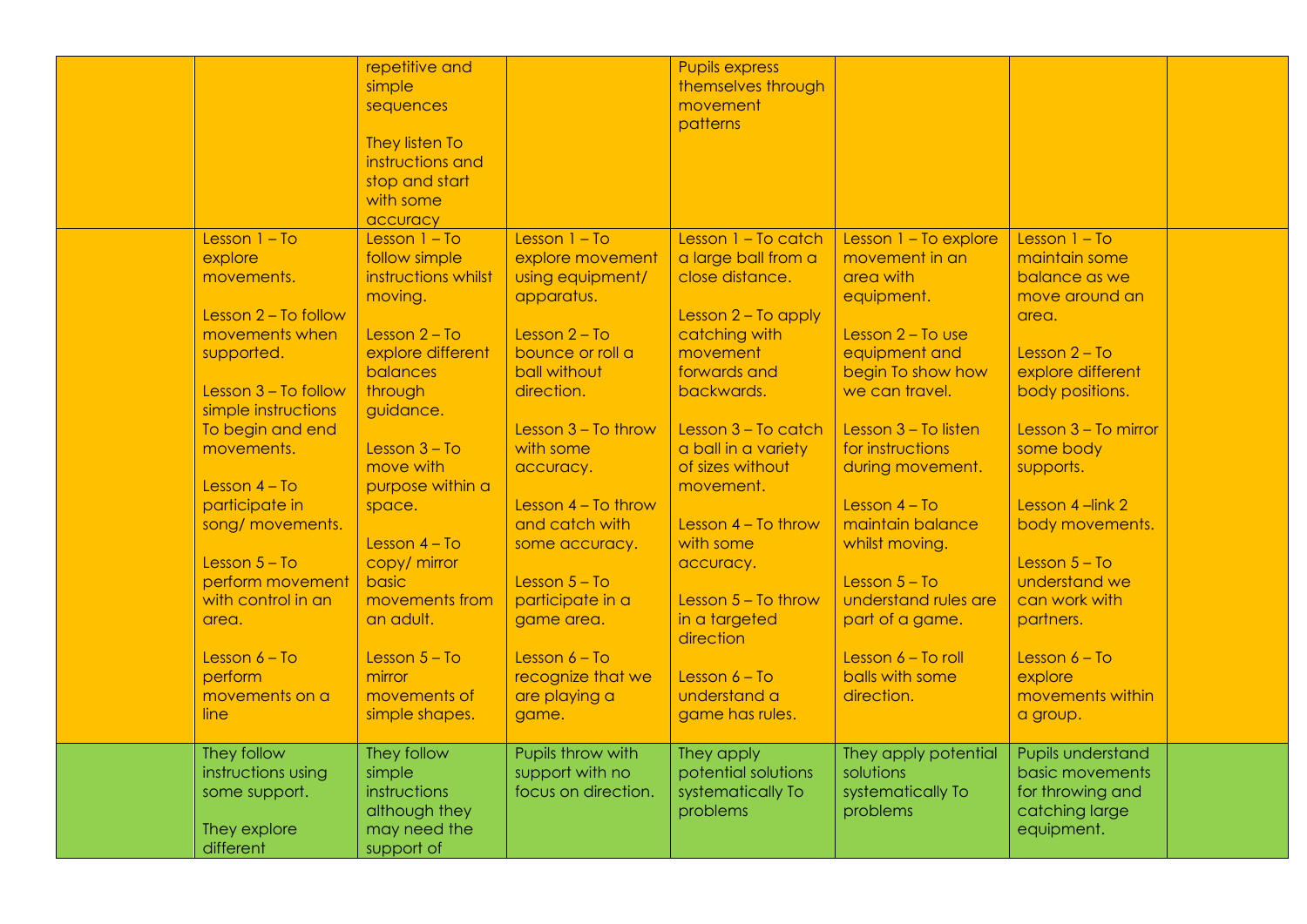|                   | movements along<br>the floor.                                                                                                                                                      | symbols or other<br>prompts<br>They explore<br>different<br>movements<br>along the floor.                                                                                                    |                                                                                                                                                                                 |                                                                                                                                                                                                              |                                                                                                                                                                                                                   |                                                                                                                                                                                                    |  |
|-------------------|------------------------------------------------------------------------------------------------------------------------------------------------------------------------------------|----------------------------------------------------------------------------------------------------------------------------------------------------------------------------------------------|---------------------------------------------------------------------------------------------------------------------------------------------------------------------------------|--------------------------------------------------------------------------------------------------------------------------------------------------------------------------------------------------------------|-------------------------------------------------------------------------------------------------------------------------------------------------------------------------------------------------------------------|----------------------------------------------------------------------------------------------------------------------------------------------------------------------------------------------------|--|
|                   | Lesson $1 - To$<br>navigate around a<br>room.<br>Lesson $2 - To$<br>imitate<br>movements.<br>Lesson $3 - To show$<br>awareness of<br>surroundings.<br>Lesson $4 - To$<br>engage in | Lesson $1 - be$<br>aware of games<br>starting and<br>stopping around<br>me.<br>Lesson $2 - To$<br>explore<br>movement at<br>different heights.<br>Lesson $3 - To$<br>move within a<br>space. | Lesson $1 - To$<br>explore<br>movements.<br>Lesson $2 - To$<br>engage with balls<br>and other<br>equipment<br>Lesson $3 - To$<br>explore moving<br>with different<br>equipment. | Lesson $1 - To$<br>explore different<br>balls and<br>equipment.<br>Lesson $2 - To$<br>access play To<br>build gross motor<br>skills.<br>Lesson $3 - To$<br>engage in a space<br>with others.                 | Lesson $1 - To be$<br>aware of movement<br>around themselves.<br>Lesson $2 - To show$<br>awareness that our<br>body can move in<br>different ways.<br>Lesson $3 - To$<br>engage in<br>movement around a<br>space. | Lesson $1 - To$<br>engage with<br>copying different<br>movements<br>around a space.<br>Lesson $2 - To$<br>move freely within<br>a space.<br>Lesson $3 - To copy$<br>simple<br>movements.           |  |
|                   | Lesson $5 - To$<br>explore movement<br>in an area.<br>Lesson $6 - To$ take<br>part in moving<br>around a space.                                                                    | Lesson $4 - To$ be<br>aware of<br>different body<br>shapes.<br>Lesson $5 - To$<br>engage in<br>movement<br>around others.                                                                    | Lesson $4 - To$ be<br>aware of<br>movement around<br>me.<br>Lesson $5 - To$<br>participate in an<br>area with peers.<br>Lesson $6 - To$ be<br>aware of a game.                  | Lesson $4 - To$<br>understand actions<br>have reactions<br>(throwing).<br>Lesson $5 - To$ be<br>aware we can<br>throw and catch.<br>Lesson $6 - To$ take<br>part in moving<br>around an area<br>with others. | Lesson $4 - To$<br>engage with<br>copying actions.<br>Lesson $5 - To$ be<br>aware we are part<br>of a game.<br>Lesson $6 - To$<br>engage with<br>different equipment.                                             | Lesson $4 - To$ be<br>aware of<br>movements<br>around.<br>Lesson $5 - To$<br>understand we<br>can move in<br>different ways.<br>Lesson $6 - To$<br>explore<br>movements in an<br>area with others. |  |
| Year <sub>3</sub> | Coordination:<br>Footwork/Static<br><b>Balance: One Leg</b>                                                                                                                        | Coordination:<br>Footwork/Static<br><b>Balance: One</b><br>Leg                                                                                                                               | <b>Dynamic Balance</b><br>To Agility: Jumping<br>and Landing/<br><b>Static Balance:</b><br>Seated                                                                               | <b>Dynamic Balance</b><br>To Agility: Jumping<br>and Landing/<br><b>Static Balance:</b><br>Seated.                                                                                                           | Coordination: Ball<br><b>Skills/ Counter</b><br>Balance: With a<br>Partner                                                                                                                                        | Coordination: Ball<br><b>Skills/ Counter</b><br>Balance: With a<br>Partner                                                                                                                         |  |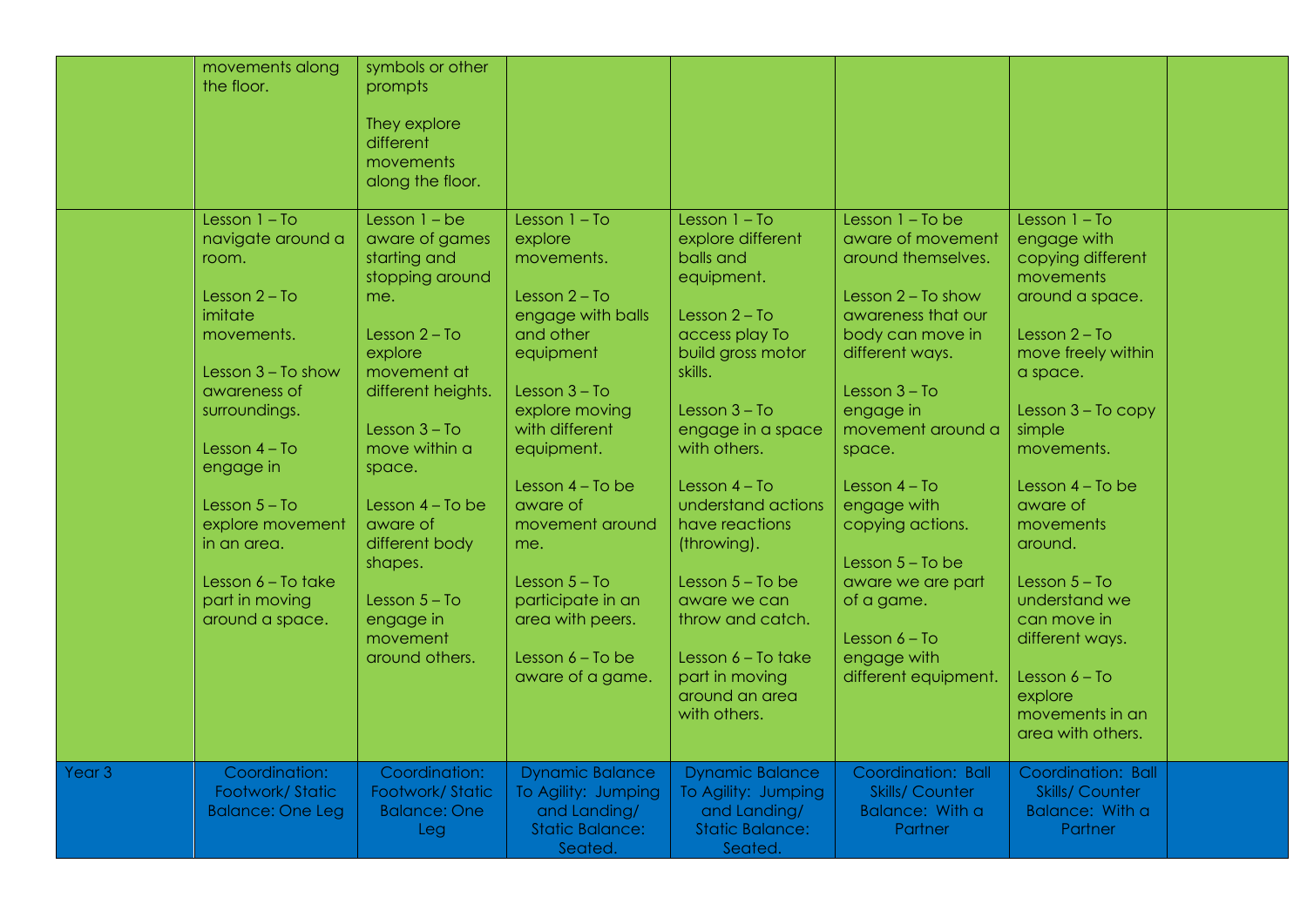| Pupils perform and<br>follow simple<br>movement<br>patterns                                                                                                                                                            | Perform basic<br>movements<br>including<br>running, jumping<br>with support and<br>prompt.                                                                                                                      | Perform basic<br>movements<br>including running,<br>jumping with<br>support and<br>prompt.                                                                                                                                  | Perform basic<br>movements<br>including running,<br>jumping, throwing<br>and catching<br>Developing<br>balance, agility<br>and co-ordination<br>with guidance and<br>support                                           | Perform basic<br>movements<br>including running,<br>throwing and<br>catching with<br>guidance and<br>support<br>Participate in team<br>games, working in<br>pairs.<br>developing basic/<br>simple tactics for<br>attacking and<br>defending | Perform basic<br>movements<br>including running,<br>throwing and<br>catching with<br>guidance and<br>support<br>Participate in<br>team games,<br>working in pairs.<br>developing<br>basic/simple<br>tactics for<br>attacking and<br>defending<br>To understand<br>simple game rules<br>with support. |  |
|------------------------------------------------------------------------------------------------------------------------------------------------------------------------------------------------------------------------|-----------------------------------------------------------------------------------------------------------------------------------------------------------------------------------------------------------------|-----------------------------------------------------------------------------------------------------------------------------------------------------------------------------------------------------------------------------|------------------------------------------------------------------------------------------------------------------------------------------------------------------------------------------------------------------------|---------------------------------------------------------------------------------------------------------------------------------------------------------------------------------------------------------------------------------------------|------------------------------------------------------------------------------------------------------------------------------------------------------------------------------------------------------------------------------------------------------------------------------------------------------|--|
| Lesson $1 - To$<br>explore familiar<br>movement when<br>following<br>instructions.<br>Lesson 2 - To move<br>side To side with<br>control.<br>Lesson 3 - To move<br>in a variety of ways<br>when following<br>guidance. | Lesson $1 - To$<br>follow a partners<br>movement.<br>Lesson $2 - To$<br>follow movement<br>with control.<br>Lesson $3 - To$<br>static balance<br>with control.<br>Lesson $4 - To$<br>balance with a<br>partner. | Lesson 1 - To jump<br>and land using two<br>feet.<br>Lesson 2 - To jump<br>and land in<br>multiple directions<br>with control.<br>Lesson 3 - To jump<br>and land in a<br>marked area.<br>Lesson 4 - To jump<br>and land off | Lesson $1 - To$<br>balance on To<br>follow.<br>Lesson $2 - To follow$<br>instructions To<br>move like animals.<br>Lesson 3 - To mirror<br>movements as a<br>group from an<br>adult.<br>Lesson 4 - To mirror<br>partner | Lesson 1 - To move<br>a ball around my<br>body in a variety of<br>ways with control.<br>Lesson 2 - To copy<br>movements with<br>control and<br>accuracy.<br>Lesson $3 - To$ use<br>ideas To generate<br>own movements<br>with ball          | Lesson $1 - To$<br>explore balances<br>with a partner.<br>Lesson $2 - To$<br>follow movements<br>with a partner To<br>music.<br>Lesson $3 - To$<br>balance with<br>partner on low<br>equipment.<br>Lesson $4 - To$                                                                                   |  |
| Lesson 4 - To move                                                                                                                                                                                                     |                                                                                                                                                                                                                 | equipment.                                                                                                                                                                                                                  | movements when                                                                                                                                                                                                         | Lesson $4 - To$                                                                                                                                                                                                                             | follow rules and                                                                                                                                                                                                                                                                                     |  |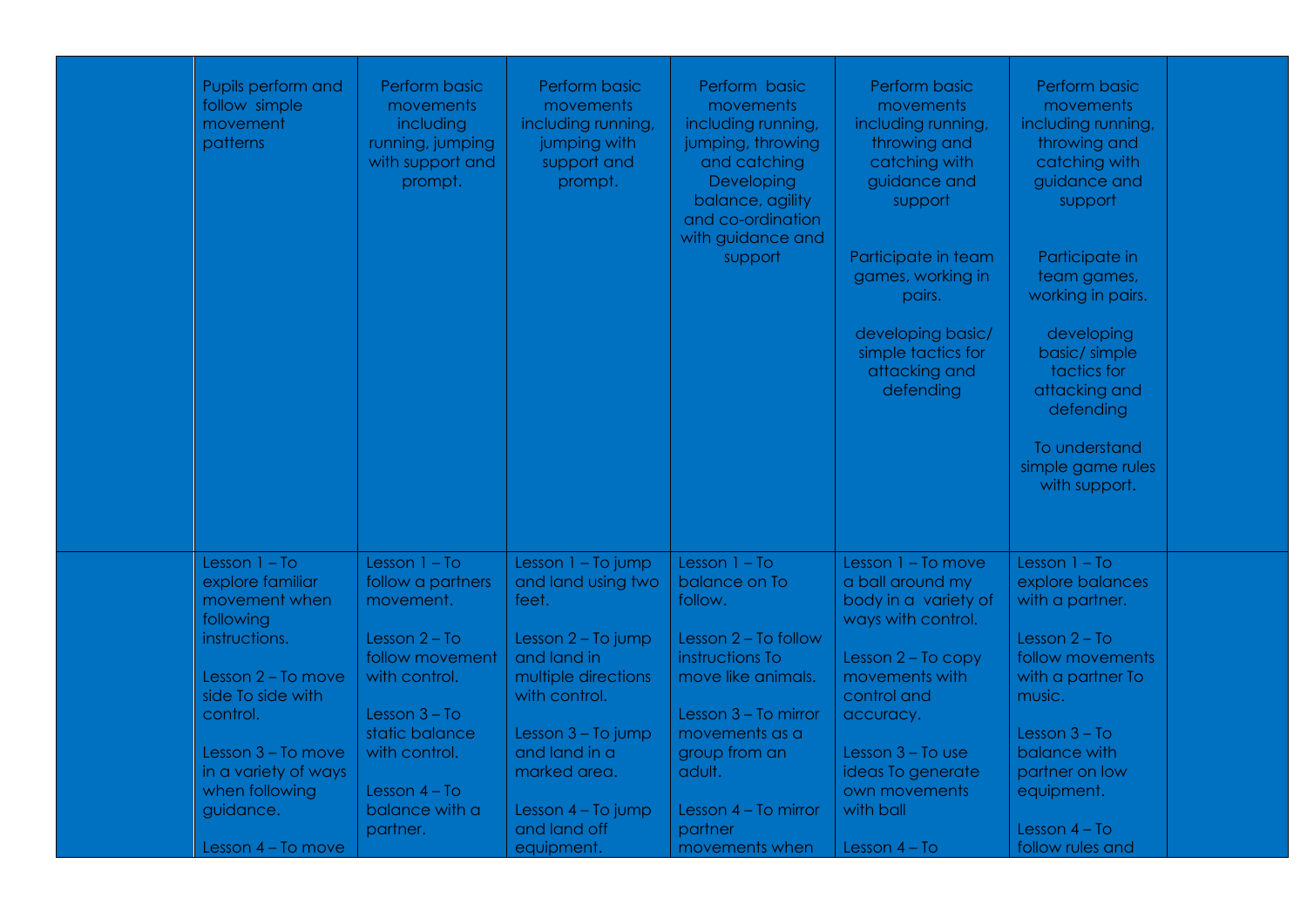| set point.<br>Lesson $5 - To follow$<br>explore different<br>game situation.<br>balance on an<br>floor.<br>instructions when<br>uneven surface.<br>movement<br>Lesson $5 - To hop$ ,<br>jumping and<br>Lesson $5 - To pass$<br>Lesson $5 - To$<br>sequences.<br>an item from one<br>balance on our<br>gallop and skip.<br>Lesson $6 - To$<br>turning.<br>balance using<br>side of the body To<br>Lesson $5 -$ To roll a<br>knees with a<br>the other with<br>Lesson 6 - To jump<br>ball with some<br>Lesson $6 - To hop$ ,<br>equipment.<br>partner.<br>with control in<br>gallop and skip in a<br>control.<br>control.<br>range of heights<br>multiple directions.<br>Lesson $6 - To$<br>and speeds.<br>Lesson $6 - To$<br>Lesson $6 - To$ roll a<br>counter balance<br>exchange objects<br>ball with direction<br>with a partner with<br>with partners<br>and control.<br>some control.<br>through balance.<br>Pupil To explore<br><b>Pupils perform</b><br><b>Pupil To imitate</b><br><b>Pupil To imitate</b><br>Pupils To perform<br>Pupils To perform<br>simple movement<br>basic<br>basic movements<br>previously used<br>basic movements,<br>basic movements,<br>patterns with<br>movements with<br>throwing and<br>throwing and<br>movements with<br>with support and<br>guidance when<br>support linking<br>catching with some<br>catching with<br>support.<br>support and<br>accuracy based on<br>guidance when<br>running jumping.<br>them To task and<br>some accuracy<br>lesson aims.<br>task aims.<br>based on task<br>running jumping.<br>aims.<br>To understand<br>To understand<br>games have rules<br>games have rules<br>and aims.<br>and aims.<br>Lesson $1 - To$<br>Lesson $1 - To$<br>Lesson 1 - To jump<br>Lesson $1 - To follow$<br>Lesson 1 - To explore<br>Lesson $1 - To$<br>explore familiar<br>and land with<br>directed balances.<br>moving a ball<br>follow the leader.<br>explore balances.<br>movement in a<br>around our body.<br>some control.<br>Lesson $2 - To$<br>Lesson $2 - To$<br>Lesson $2 - To$<br>space.<br>follow movement<br>explore movement<br>Lesson $2 - To copy$<br>explore<br>Lesson 2 - To jump<br>Lesson 2 - To move<br>and land in<br>like an animal.<br>movements from a<br>movements To<br>patterns.<br>side To side along<br>multiple directions<br>model.<br>music.<br>a line.<br>Lesson $3 - To$<br>within a space.<br>Lesson 3 - To follow<br>explore static<br>basic movements.<br>Lesson 3 - To explore<br>Lesson $3 - To$<br>ideas when moving<br>Lesson $3 - To$<br>balance.<br>Lesson $3 - To jump$<br>explore balances<br>and land with<br>explore<br>Lesson $4 - To$<br>with a ball.<br>on equipment.<br>balance from a<br>movements in a<br>Lesson $4 - To$<br>balance.<br>variety of ways.<br>begin To<br>seated positon.<br>Lesson $4 - To$<br>Lesson 4 - To explore<br>balance with a<br>different sequences.<br>understand<br>Lesson $4 - To$<br>Lesson 4 - To move<br>explore jumping<br>Lesson $5 - To$<br>games have rule.<br>partner.<br>from a set point To<br>and landing off<br>explore<br>Lesson $5 -$ To roll a<br>another.<br>ball in a desired<br>Lesson $5 - To$<br>equipment.<br>movements with<br>Lesson $5 - To$<br>explore balance<br>equipment.<br>direction<br>balance on our | with control from a | Lesson $5 - To$ |                        | balancing on the | produce and | guidance in a |  |
|--------------------------------------------------------------------------------------------------------------------------------------------------------------------------------------------------------------------------------------------------------------------------------------------------------------------------------------------------------------------------------------------------------------------------------------------------------------------------------------------------------------------------------------------------------------------------------------------------------------------------------------------------------------------------------------------------------------------------------------------------------------------------------------------------------------------------------------------------------------------------------------------------------------------------------------------------------------------------------------------------------------------------------------------------------------------------------------------------------------------------------------------------------------------------------------------------------------------------------------------------------------------------------------------------------------------------------------------------------------------------------------------------------------------------------------------------------------------------------------------------------------------------------------------------------------------------------------------------------------------------------------------------------------------------------------------------------------------------------------------------------------------------------------------------------------------------------------------------------------------------------------------------------------------------------------------------------------------------------------------------------------------------------------------------------------------------------------------------------------------------------------------------------------------------------------------------------------------------------------------------------------------------------------------------------------------------------------------------------------------------------------------------------------------------------------------------------------------------------------------------------------------------------------------------------------------------------------------------------------------------------------------------------------------------------------------------------------------------------------------------------------------------------------------------------------------------------------------------------------------------------------------------------------------------------------------------------------------------------------------------------------------------------------------------------------------------------------------------------------------------------------------------------------------------------------------------------------------------------------------------------------------------|---------------------|-----------------|------------------------|------------------|-------------|---------------|--|
|                                                                                                                                                                                                                                                                                                                                                                                                                                                                                                                                                                                                                                                                                                                                                                                                                                                                                                                                                                                                                                                                                                                                                                                                                                                                                                                                                                                                                                                                                                                                                                                                                                                                                                                                                                                                                                                                                                                                                                                                                                                                                                                                                                                                                                                                                                                                                                                                                                                                                                                                                                                                                                                                                                                                                                                                                                                                                                                                                                                                                                                                                                                                                                                                                                                                          |                     |                 |                        |                  |             |               |  |
|                                                                                                                                                                                                                                                                                                                                                                                                                                                                                                                                                                                                                                                                                                                                                                                                                                                                                                                                                                                                                                                                                                                                                                                                                                                                                                                                                                                                                                                                                                                                                                                                                                                                                                                                                                                                                                                                                                                                                                                                                                                                                                                                                                                                                                                                                                                                                                                                                                                                                                                                                                                                                                                                                                                                                                                                                                                                                                                                                                                                                                                                                                                                                                                                                                                                          |                     |                 |                        |                  |             |               |  |
|                                                                                                                                                                                                                                                                                                                                                                                                                                                                                                                                                                                                                                                                                                                                                                                                                                                                                                                                                                                                                                                                                                                                                                                                                                                                                                                                                                                                                                                                                                                                                                                                                                                                                                                                                                                                                                                                                                                                                                                                                                                                                                                                                                                                                                                                                                                                                                                                                                                                                                                                                                                                                                                                                                                                                                                                                                                                                                                                                                                                                                                                                                                                                                                                                                                                          |                     |                 |                        |                  |             |               |  |
|                                                                                                                                                                                                                                                                                                                                                                                                                                                                                                                                                                                                                                                                                                                                                                                                                                                                                                                                                                                                                                                                                                                                                                                                                                                                                                                                                                                                                                                                                                                                                                                                                                                                                                                                                                                                                                                                                                                                                                                                                                                                                                                                                                                                                                                                                                                                                                                                                                                                                                                                                                                                                                                                                                                                                                                                                                                                                                                                                                                                                                                                                                                                                                                                                                                                          |                     |                 |                        |                  |             |               |  |
|                                                                                                                                                                                                                                                                                                                                                                                                                                                                                                                                                                                                                                                                                                                                                                                                                                                                                                                                                                                                                                                                                                                                                                                                                                                                                                                                                                                                                                                                                                                                                                                                                                                                                                                                                                                                                                                                                                                                                                                                                                                                                                                                                                                                                                                                                                                                                                                                                                                                                                                                                                                                                                                                                                                                                                                                                                                                                                                                                                                                                                                                                                                                                                                                                                                                          |                     |                 |                        |                  |             |               |  |
|                                                                                                                                                                                                                                                                                                                                                                                                                                                                                                                                                                                                                                                                                                                                                                                                                                                                                                                                                                                                                                                                                                                                                                                                                                                                                                                                                                                                                                                                                                                                                                                                                                                                                                                                                                                                                                                                                                                                                                                                                                                                                                                                                                                                                                                                                                                                                                                                                                                                                                                                                                                                                                                                                                                                                                                                                                                                                                                                                                                                                                                                                                                                                                                                                                                                          |                     |                 |                        |                  |             |               |  |
|                                                                                                                                                                                                                                                                                                                                                                                                                                                                                                                                                                                                                                                                                                                                                                                                                                                                                                                                                                                                                                                                                                                                                                                                                                                                                                                                                                                                                                                                                                                                                                                                                                                                                                                                                                                                                                                                                                                                                                                                                                                                                                                                                                                                                                                                                                                                                                                                                                                                                                                                                                                                                                                                                                                                                                                                                                                                                                                                                                                                                                                                                                                                                                                                                                                                          |                     |                 |                        |                  |             |               |  |
|                                                                                                                                                                                                                                                                                                                                                                                                                                                                                                                                                                                                                                                                                                                                                                                                                                                                                                                                                                                                                                                                                                                                                                                                                                                                                                                                                                                                                                                                                                                                                                                                                                                                                                                                                                                                                                                                                                                                                                                                                                                                                                                                                                                                                                                                                                                                                                                                                                                                                                                                                                                                                                                                                                                                                                                                                                                                                                                                                                                                                                                                                                                                                                                                                                                                          |                     |                 |                        |                  |             |               |  |
|                                                                                                                                                                                                                                                                                                                                                                                                                                                                                                                                                                                                                                                                                                                                                                                                                                                                                                                                                                                                                                                                                                                                                                                                                                                                                                                                                                                                                                                                                                                                                                                                                                                                                                                                                                                                                                                                                                                                                                                                                                                                                                                                                                                                                                                                                                                                                                                                                                                                                                                                                                                                                                                                                                                                                                                                                                                                                                                                                                                                                                                                                                                                                                                                                                                                          |                     |                 |                        |                  |             |               |  |
|                                                                                                                                                                                                                                                                                                                                                                                                                                                                                                                                                                                                                                                                                                                                                                                                                                                                                                                                                                                                                                                                                                                                                                                                                                                                                                                                                                                                                                                                                                                                                                                                                                                                                                                                                                                                                                                                                                                                                                                                                                                                                                                                                                                                                                                                                                                                                                                                                                                                                                                                                                                                                                                                                                                                                                                                                                                                                                                                                                                                                                                                                                                                                                                                                                                                          |                     |                 |                        |                  |             |               |  |
|                                                                                                                                                                                                                                                                                                                                                                                                                                                                                                                                                                                                                                                                                                                                                                                                                                                                                                                                                                                                                                                                                                                                                                                                                                                                                                                                                                                                                                                                                                                                                                                                                                                                                                                                                                                                                                                                                                                                                                                                                                                                                                                                                                                                                                                                                                                                                                                                                                                                                                                                                                                                                                                                                                                                                                                                                                                                                                                                                                                                                                                                                                                                                                                                                                                                          |                     |                 |                        |                  |             |               |  |
|                                                                                                                                                                                                                                                                                                                                                                                                                                                                                                                                                                                                                                                                                                                                                                                                                                                                                                                                                                                                                                                                                                                                                                                                                                                                                                                                                                                                                                                                                                                                                                                                                                                                                                                                                                                                                                                                                                                                                                                                                                                                                                                                                                                                                                                                                                                                                                                                                                                                                                                                                                                                                                                                                                                                                                                                                                                                                                                                                                                                                                                                                                                                                                                                                                                                          |                     |                 |                        |                  |             |               |  |
|                                                                                                                                                                                                                                                                                                                                                                                                                                                                                                                                                                                                                                                                                                                                                                                                                                                                                                                                                                                                                                                                                                                                                                                                                                                                                                                                                                                                                                                                                                                                                                                                                                                                                                                                                                                                                                                                                                                                                                                                                                                                                                                                                                                                                                                                                                                                                                                                                                                                                                                                                                                                                                                                                                                                                                                                                                                                                                                                                                                                                                                                                                                                                                                                                                                                          |                     |                 |                        |                  |             |               |  |
|                                                                                                                                                                                                                                                                                                                                                                                                                                                                                                                                                                                                                                                                                                                                                                                                                                                                                                                                                                                                                                                                                                                                                                                                                                                                                                                                                                                                                                                                                                                                                                                                                                                                                                                                                                                                                                                                                                                                                                                                                                                                                                                                                                                                                                                                                                                                                                                                                                                                                                                                                                                                                                                                                                                                                                                                                                                                                                                                                                                                                                                                                                                                                                                                                                                                          |                     |                 |                        |                  |             |               |  |
|                                                                                                                                                                                                                                                                                                                                                                                                                                                                                                                                                                                                                                                                                                                                                                                                                                                                                                                                                                                                                                                                                                                                                                                                                                                                                                                                                                                                                                                                                                                                                                                                                                                                                                                                                                                                                                                                                                                                                                                                                                                                                                                                                                                                                                                                                                                                                                                                                                                                                                                                                                                                                                                                                                                                                                                                                                                                                                                                                                                                                                                                                                                                                                                                                                                                          |                     |                 |                        |                  |             |               |  |
|                                                                                                                                                                                                                                                                                                                                                                                                                                                                                                                                                                                                                                                                                                                                                                                                                                                                                                                                                                                                                                                                                                                                                                                                                                                                                                                                                                                                                                                                                                                                                                                                                                                                                                                                                                                                                                                                                                                                                                                                                                                                                                                                                                                                                                                                                                                                                                                                                                                                                                                                                                                                                                                                                                                                                                                                                                                                                                                                                                                                                                                                                                                                                                                                                                                                          |                     |                 |                        |                  |             |               |  |
|                                                                                                                                                                                                                                                                                                                                                                                                                                                                                                                                                                                                                                                                                                                                                                                                                                                                                                                                                                                                                                                                                                                                                                                                                                                                                                                                                                                                                                                                                                                                                                                                                                                                                                                                                                                                                                                                                                                                                                                                                                                                                                                                                                                                                                                                                                                                                                                                                                                                                                                                                                                                                                                                                                                                                                                                                                                                                                                                                                                                                                                                                                                                                                                                                                                                          |                     |                 |                        |                  |             |               |  |
|                                                                                                                                                                                                                                                                                                                                                                                                                                                                                                                                                                                                                                                                                                                                                                                                                                                                                                                                                                                                                                                                                                                                                                                                                                                                                                                                                                                                                                                                                                                                                                                                                                                                                                                                                                                                                                                                                                                                                                                                                                                                                                                                                                                                                                                                                                                                                                                                                                                                                                                                                                                                                                                                                                                                                                                                                                                                                                                                                                                                                                                                                                                                                                                                                                                                          |                     |                 |                        |                  |             |               |  |
|                                                                                                                                                                                                                                                                                                                                                                                                                                                                                                                                                                                                                                                                                                                                                                                                                                                                                                                                                                                                                                                                                                                                                                                                                                                                                                                                                                                                                                                                                                                                                                                                                                                                                                                                                                                                                                                                                                                                                                                                                                                                                                                                                                                                                                                                                                                                                                                                                                                                                                                                                                                                                                                                                                                                                                                                                                                                                                                                                                                                                                                                                                                                                                                                                                                                          |                     |                 |                        |                  |             |               |  |
|                                                                                                                                                                                                                                                                                                                                                                                                                                                                                                                                                                                                                                                                                                                                                                                                                                                                                                                                                                                                                                                                                                                                                                                                                                                                                                                                                                                                                                                                                                                                                                                                                                                                                                                                                                                                                                                                                                                                                                                                                                                                                                                                                                                                                                                                                                                                                                                                                                                                                                                                                                                                                                                                                                                                                                                                                                                                                                                                                                                                                                                                                                                                                                                                                                                                          |                     |                 |                        |                  |             |               |  |
|                                                                                                                                                                                                                                                                                                                                                                                                                                                                                                                                                                                                                                                                                                                                                                                                                                                                                                                                                                                                                                                                                                                                                                                                                                                                                                                                                                                                                                                                                                                                                                                                                                                                                                                                                                                                                                                                                                                                                                                                                                                                                                                                                                                                                                                                                                                                                                                                                                                                                                                                                                                                                                                                                                                                                                                                                                                                                                                                                                                                                                                                                                                                                                                                                                                                          |                     |                 |                        |                  |             |               |  |
|                                                                                                                                                                                                                                                                                                                                                                                                                                                                                                                                                                                                                                                                                                                                                                                                                                                                                                                                                                                                                                                                                                                                                                                                                                                                                                                                                                                                                                                                                                                                                                                                                                                                                                                                                                                                                                                                                                                                                                                                                                                                                                                                                                                                                                                                                                                                                                                                                                                                                                                                                                                                                                                                                                                                                                                                                                                                                                                                                                                                                                                                                                                                                                                                                                                                          |                     |                 |                        |                  |             |               |  |
|                                                                                                                                                                                                                                                                                                                                                                                                                                                                                                                                                                                                                                                                                                                                                                                                                                                                                                                                                                                                                                                                                                                                                                                                                                                                                                                                                                                                                                                                                                                                                                                                                                                                                                                                                                                                                                                                                                                                                                                                                                                                                                                                                                                                                                                                                                                                                                                                                                                                                                                                                                                                                                                                                                                                                                                                                                                                                                                                                                                                                                                                                                                                                                                                                                                                          |                     |                 |                        |                  |             |               |  |
|                                                                                                                                                                                                                                                                                                                                                                                                                                                                                                                                                                                                                                                                                                                                                                                                                                                                                                                                                                                                                                                                                                                                                                                                                                                                                                                                                                                                                                                                                                                                                                                                                                                                                                                                                                                                                                                                                                                                                                                                                                                                                                                                                                                                                                                                                                                                                                                                                                                                                                                                                                                                                                                                                                                                                                                                                                                                                                                                                                                                                                                                                                                                                                                                                                                                          |                     |                 |                        |                  |             |               |  |
|                                                                                                                                                                                                                                                                                                                                                                                                                                                                                                                                                                                                                                                                                                                                                                                                                                                                                                                                                                                                                                                                                                                                                                                                                                                                                                                                                                                                                                                                                                                                                                                                                                                                                                                                                                                                                                                                                                                                                                                                                                                                                                                                                                                                                                                                                                                                                                                                                                                                                                                                                                                                                                                                                                                                                                                                                                                                                                                                                                                                                                                                                                                                                                                                                                                                          |                     |                 |                        |                  |             |               |  |
|                                                                                                                                                                                                                                                                                                                                                                                                                                                                                                                                                                                                                                                                                                                                                                                                                                                                                                                                                                                                                                                                                                                                                                                                                                                                                                                                                                                                                                                                                                                                                                                                                                                                                                                                                                                                                                                                                                                                                                                                                                                                                                                                                                                                                                                                                                                                                                                                                                                                                                                                                                                                                                                                                                                                                                                                                                                                                                                                                                                                                                                                                                                                                                                                                                                                          |                     |                 |                        |                  |             |               |  |
|                                                                                                                                                                                                                                                                                                                                                                                                                                                                                                                                                                                                                                                                                                                                                                                                                                                                                                                                                                                                                                                                                                                                                                                                                                                                                                                                                                                                                                                                                                                                                                                                                                                                                                                                                                                                                                                                                                                                                                                                                                                                                                                                                                                                                                                                                                                                                                                                                                                                                                                                                                                                                                                                                                                                                                                                                                                                                                                                                                                                                                                                                                                                                                                                                                                                          |                     |                 |                        |                  |             |               |  |
|                                                                                                                                                                                                                                                                                                                                                                                                                                                                                                                                                                                                                                                                                                                                                                                                                                                                                                                                                                                                                                                                                                                                                                                                                                                                                                                                                                                                                                                                                                                                                                                                                                                                                                                                                                                                                                                                                                                                                                                                                                                                                                                                                                                                                                                                                                                                                                                                                                                                                                                                                                                                                                                                                                                                                                                                                                                                                                                                                                                                                                                                                                                                                                                                                                                                          |                     |                 |                        |                  |             |               |  |
|                                                                                                                                                                                                                                                                                                                                                                                                                                                                                                                                                                                                                                                                                                                                                                                                                                                                                                                                                                                                                                                                                                                                                                                                                                                                                                                                                                                                                                                                                                                                                                                                                                                                                                                                                                                                                                                                                                                                                                                                                                                                                                                                                                                                                                                                                                                                                                                                                                                                                                                                                                                                                                                                                                                                                                                                                                                                                                                                                                                                                                                                                                                                                                                                                                                                          |                     |                 |                        |                  |             |               |  |
|                                                                                                                                                                                                                                                                                                                                                                                                                                                                                                                                                                                                                                                                                                                                                                                                                                                                                                                                                                                                                                                                                                                                                                                                                                                                                                                                                                                                                                                                                                                                                                                                                                                                                                                                                                                                                                                                                                                                                                                                                                                                                                                                                                                                                                                                                                                                                                                                                                                                                                                                                                                                                                                                                                                                                                                                                                                                                                                                                                                                                                                                                                                                                                                                                                                                          |                     |                 |                        |                  |             |               |  |
|                                                                                                                                                                                                                                                                                                                                                                                                                                                                                                                                                                                                                                                                                                                                                                                                                                                                                                                                                                                                                                                                                                                                                                                                                                                                                                                                                                                                                                                                                                                                                                                                                                                                                                                                                                                                                                                                                                                                                                                                                                                                                                                                                                                                                                                                                                                                                                                                                                                                                                                                                                                                                                                                                                                                                                                                                                                                                                                                                                                                                                                                                                                                                                                                                                                                          |                     |                 |                        |                  |             |               |  |
|                                                                                                                                                                                                                                                                                                                                                                                                                                                                                                                                                                                                                                                                                                                                                                                                                                                                                                                                                                                                                                                                                                                                                                                                                                                                                                                                                                                                                                                                                                                                                                                                                                                                                                                                                                                                                                                                                                                                                                                                                                                                                                                                                                                                                                                                                                                                                                                                                                                                                                                                                                                                                                                                                                                                                                                                                                                                                                                                                                                                                                                                                                                                                                                                                                                                          |                     |                 |                        |                  |             |               |  |
|                                                                                                                                                                                                                                                                                                                                                                                                                                                                                                                                                                                                                                                                                                                                                                                                                                                                                                                                                                                                                                                                                                                                                                                                                                                                                                                                                                                                                                                                                                                                                                                                                                                                                                                                                                                                                                                                                                                                                                                                                                                                                                                                                                                                                                                                                                                                                                                                                                                                                                                                                                                                                                                                                                                                                                                                                                                                                                                                                                                                                                                                                                                                                                                                                                                                          |                     |                 |                        |                  |             |               |  |
|                                                                                                                                                                                                                                                                                                                                                                                                                                                                                                                                                                                                                                                                                                                                                                                                                                                                                                                                                                                                                                                                                                                                                                                                                                                                                                                                                                                                                                                                                                                                                                                                                                                                                                                                                                                                                                                                                                                                                                                                                                                                                                                                                                                                                                                                                                                                                                                                                                                                                                                                                                                                                                                                                                                                                                                                                                                                                                                                                                                                                                                                                                                                                                                                                                                                          |                     |                 |                        |                  |             |               |  |
|                                                                                                                                                                                                                                                                                                                                                                                                                                                                                                                                                                                                                                                                                                                                                                                                                                                                                                                                                                                                                                                                                                                                                                                                                                                                                                                                                                                                                                                                                                                                                                                                                                                                                                                                                                                                                                                                                                                                                                                                                                                                                                                                                                                                                                                                                                                                                                                                                                                                                                                                                                                                                                                                                                                                                                                                                                                                                                                                                                                                                                                                                                                                                                                                                                                                          |                     |                 |                        |                  |             |               |  |
|                                                                                                                                                                                                                                                                                                                                                                                                                                                                                                                                                                                                                                                                                                                                                                                                                                                                                                                                                                                                                                                                                                                                                                                                                                                                                                                                                                                                                                                                                                                                                                                                                                                                                                                                                                                                                                                                                                                                                                                                                                                                                                                                                                                                                                                                                                                                                                                                                                                                                                                                                                                                                                                                                                                                                                                                                                                                                                                                                                                                                                                                                                                                                                                                                                                                          |                     |                 |                        |                  |             |               |  |
|                                                                                                                                                                                                                                                                                                                                                                                                                                                                                                                                                                                                                                                                                                                                                                                                                                                                                                                                                                                                                                                                                                                                                                                                                                                                                                                                                                                                                                                                                                                                                                                                                                                                                                                                                                                                                                                                                                                                                                                                                                                                                                                                                                                                                                                                                                                                                                                                                                                                                                                                                                                                                                                                                                                                                                                                                                                                                                                                                                                                                                                                                                                                                                                                                                                                          |                     |                 |                        |                  |             |               |  |
|                                                                                                                                                                                                                                                                                                                                                                                                                                                                                                                                                                                                                                                                                                                                                                                                                                                                                                                                                                                                                                                                                                                                                                                                                                                                                                                                                                                                                                                                                                                                                                                                                                                                                                                                                                                                                                                                                                                                                                                                                                                                                                                                                                                                                                                                                                                                                                                                                                                                                                                                                                                                                                                                                                                                                                                                                                                                                                                                                                                                                                                                                                                                                                                                                                                                          |                     |                 |                        |                  |             |               |  |
|                                                                                                                                                                                                                                                                                                                                                                                                                                                                                                                                                                                                                                                                                                                                                                                                                                                                                                                                                                                                                                                                                                                                                                                                                                                                                                                                                                                                                                                                                                                                                                                                                                                                                                                                                                                                                                                                                                                                                                                                                                                                                                                                                                                                                                                                                                                                                                                                                                                                                                                                                                                                                                                                                                                                                                                                                                                                                                                                                                                                                                                                                                                                                                                                                                                                          |                     |                 |                        |                  |             |               |  |
|                                                                                                                                                                                                                                                                                                                                                                                                                                                                                                                                                                                                                                                                                                                                                                                                                                                                                                                                                                                                                                                                                                                                                                                                                                                                                                                                                                                                                                                                                                                                                                                                                                                                                                                                                                                                                                                                                                                                                                                                                                                                                                                                                                                                                                                                                                                                                                                                                                                                                                                                                                                                                                                                                                                                                                                                                                                                                                                                                                                                                                                                                                                                                                                                                                                                          |                     |                 |                        |                  |             |               |  |
|                                                                                                                                                                                                                                                                                                                                                                                                                                                                                                                                                                                                                                                                                                                                                                                                                                                                                                                                                                                                                                                                                                                                                                                                                                                                                                                                                                                                                                                                                                                                                                                                                                                                                                                                                                                                                                                                                                                                                                                                                                                                                                                                                                                                                                                                                                                                                                                                                                                                                                                                                                                                                                                                                                                                                                                                                                                                                                                                                                                                                                                                                                                                                                                                                                                                          |                     |                 |                        |                  |             |               |  |
|                                                                                                                                                                                                                                                                                                                                                                                                                                                                                                                                                                                                                                                                                                                                                                                                                                                                                                                                                                                                                                                                                                                                                                                                                                                                                                                                                                                                                                                                                                                                                                                                                                                                                                                                                                                                                                                                                                                                                                                                                                                                                                                                                                                                                                                                                                                                                                                                                                                                                                                                                                                                                                                                                                                                                                                                                                                                                                                                                                                                                                                                                                                                                                                                                                                                          |                     |                 |                        |                  |             |               |  |
|                                                                                                                                                                                                                                                                                                                                                                                                                                                                                                                                                                                                                                                                                                                                                                                                                                                                                                                                                                                                                                                                                                                                                                                                                                                                                                                                                                                                                                                                                                                                                                                                                                                                                                                                                                                                                                                                                                                                                                                                                                                                                                                                                                                                                                                                                                                                                                                                                                                                                                                                                                                                                                                                                                                                                                                                                                                                                                                                                                                                                                                                                                                                                                                                                                                                          | Lesson $5 - To$     | on a range of   | Lesson $5 - To follow$ |                  |             | knees.        |  |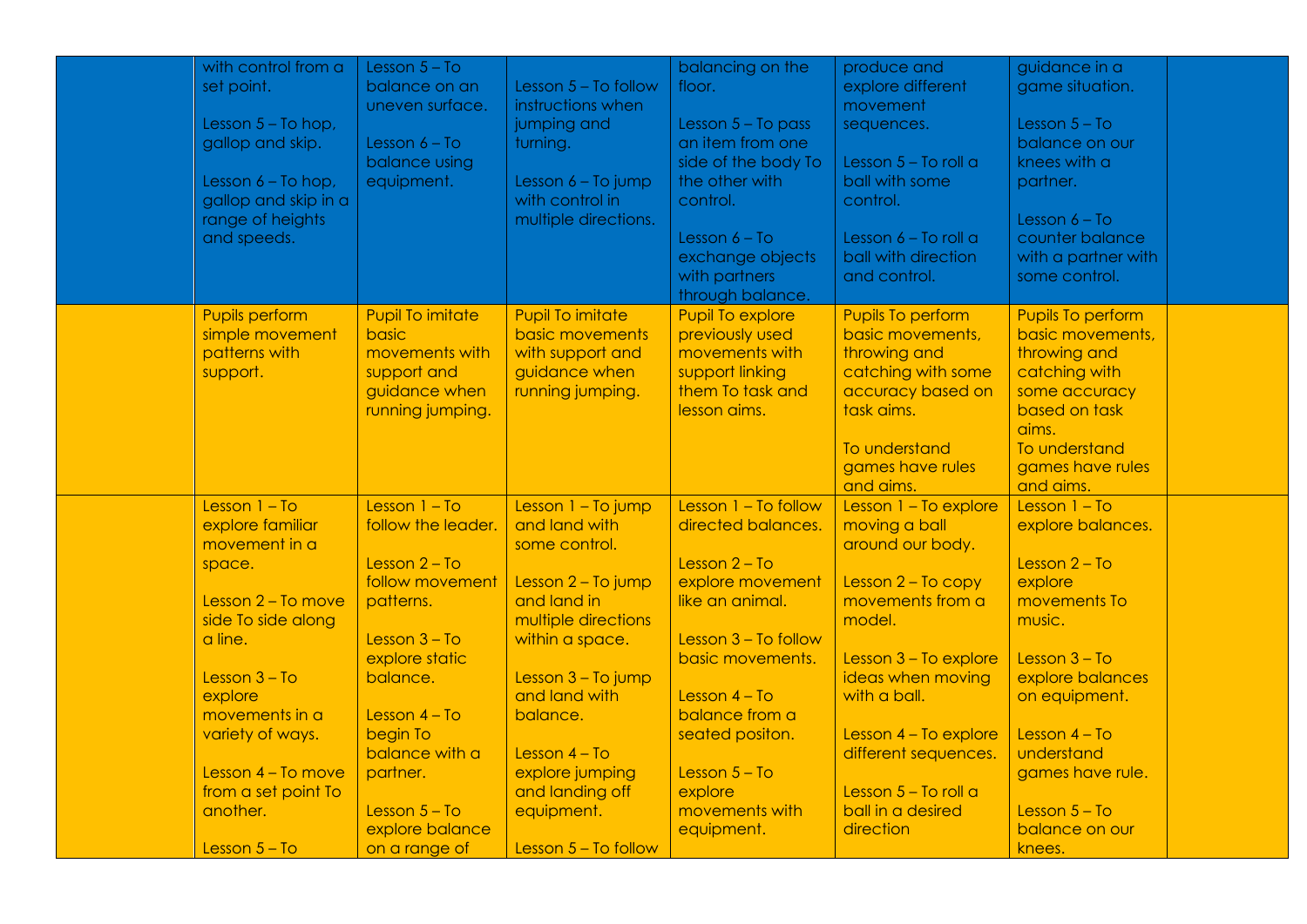| understand how<br>hop, gallop and<br>skip movements<br>differ.<br>Lesson $6 - To move$<br>at a range of<br>heights and<br>speeds.                                                  | surfaces.<br>Lesson $6 - To$<br>balance as we<br>explore different<br>equipment.                                                                                                      | basic skills after a<br>demonstration.<br>Lesson $6 - To jump$<br>in multiple<br>directions.                                                                                                | Lesson $6 - To$<br>exchange objects<br>with a partner.                                                                                                                                             | Lesson $6 - To$ roll a<br>ball towards a<br>target                                                                                                                                                            | Lesson $6 - To$<br>explore balances<br>with a partner at<br>different heights.                                                                                           |  |
|------------------------------------------------------------------------------------------------------------------------------------------------------------------------------------|---------------------------------------------------------------------------------------------------------------------------------------------------------------------------------------|---------------------------------------------------------------------------------------------------------------------------------------------------------------------------------------------|----------------------------------------------------------------------------------------------------------------------------------------------------------------------------------------------------|---------------------------------------------------------------------------------------------------------------------------------------------------------------------------------------------------------------|--------------------------------------------------------------------------------------------------------------------------------------------------------------------------|--|
| <b>Pupils follow</b><br>patterns in their<br>movements.                                                                                                                            | <b>Pupils follow</b><br>patterns in their<br>movements.<br>Pupil To explore<br>and imitate basic<br>movements with<br>support and<br>guidance when<br>running jumping.                | Pupils follow<br>patterns in their<br>movements.<br>Pupil To explore<br>and imitate basic<br>movements with<br>support and<br>guidance when<br>running jumping.                             | <b>Pupils follow</b><br>patterns in their<br>movements.<br>They recognise<br>familiar pieces of<br>equipment and its<br>use.<br>They apply<br>potential solutions<br>systematically To<br>problems | Pupils To perform<br>basic movements,<br>throwing and<br>catching with<br>support and<br>guidance on<br>targeting based out<br>game rules and<br>aims.                                                        | Pupils To perform<br>basic movements,<br>throwing and<br>catching with<br>support and<br>guidance on<br>targeting based<br>out game rules<br>and aims.                   |  |
| Lesson $1 - To$<br>explore familiar<br>movement in a<br>space.<br>Lesson $2 - To$<br>engage with<br>copying actions.<br>Lesson 3 - To move<br>in an area being<br>aware of others. | Lesson $1 - To$<br>engage in<br>copying actions.<br>Lesson $2 - To$<br>explore how I<br>can move<br>differently.<br>Lesson $3 - To$ be<br>aware of<br>positions our<br>body can take. | Lesson $1 - To$<br>explore how high I<br>can jump.<br>Lesson $2 - To$ be<br>aware we can<br>jump in different<br>ways.<br>Lesson 3 - To move<br>around an area as<br>we explore<br>jumping, | Lesson 1 - To build<br>anticipation, ready,<br>steady, go.<br>Lesson $2 - To$<br>understand<br>animals move.<br>Lesson $3 - To$<br>engaging in<br>copying<br>movements,                            | Lesson $1 - To explore$<br>moving with<br>different equipment.<br>Lesson $2 - To$<br>engage with<br>copying<br>movements.<br>Lesson $3 - To$ be<br>aware we can use<br>our body To move<br>different objects. | Lesson $1 - To$<br>explore how our<br>body moves.<br>Lesson $2 - To show$<br>awareness of<br>music in<br>movement.<br>Lesson $3 - To$<br>explore moving on<br>equipment. |  |
| Lesson $4 - To$<br>navigate around<br>an area.                                                                                                                                     | Lesson $4 - To$<br>engage in<br>balancing                                                                                                                                             | Lesson 4 - To be<br>aware of other<br>within a space.                                                                                                                                       | Lesson $4 - To$ be<br>aware our body<br>can hold different<br>shapes.                                                                                                                              | Lesson 4 - To explore<br>how our body parts<br>can move objects.                                                                                                                                              | Lesson 4 - To build<br>anticipation<br>ready, steady, go.                                                                                                                |  |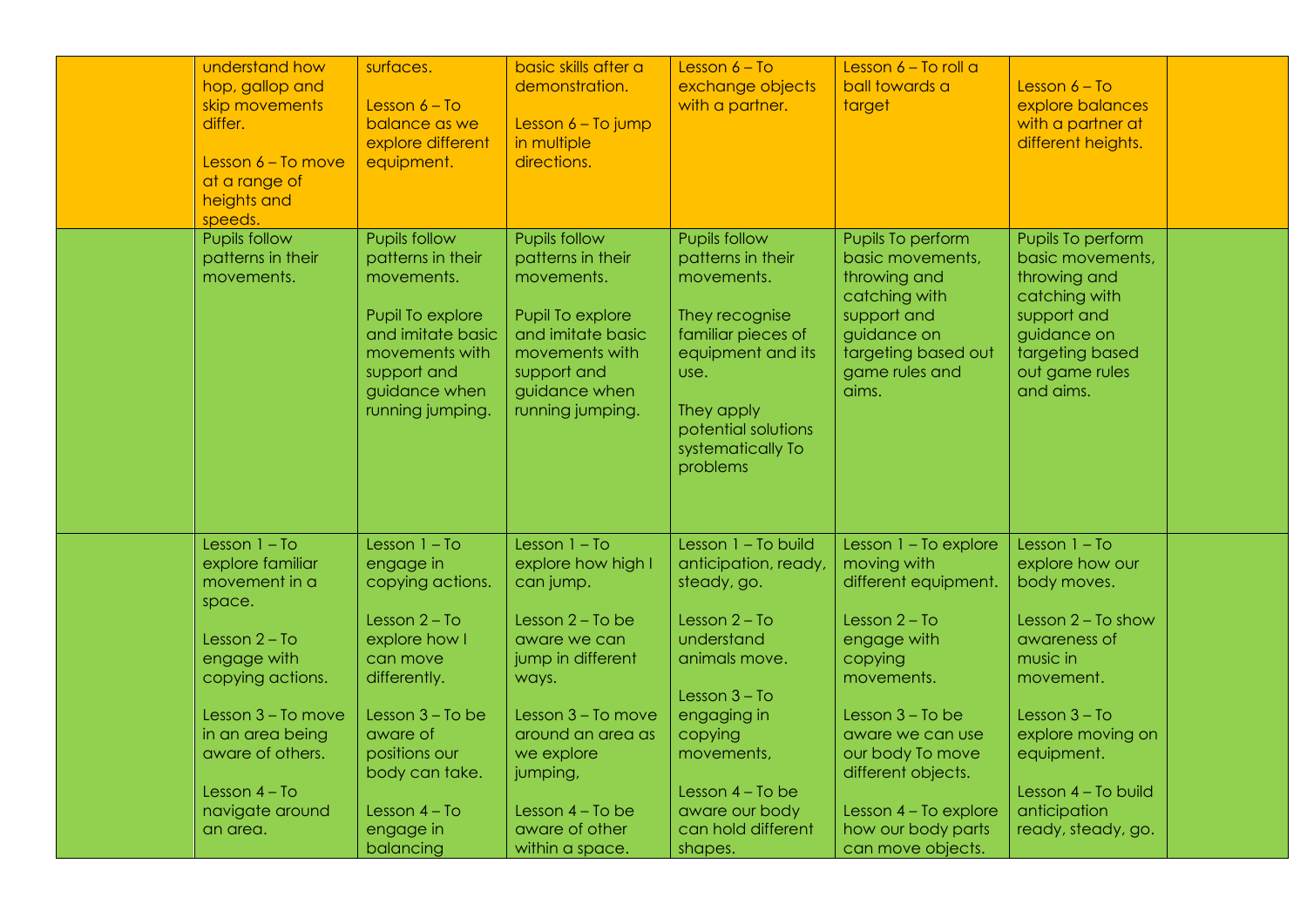| Year 4<br>One lesson To<br>one lesson real<br>p.e | Lesson $5 - To$<br>understand our<br>body moves in<br>different ways.<br>Lesson 6 – To<br>explore how To<br>move around<br>obstacles.<br>Coordination:<br>Sending and<br>Receiving/Agility:<br><b>Reaction/Response</b><br>Further develop<br>basic movements<br>including running,<br>jumping, throwing<br>and catching, as<br>well as developing<br>balance, agility<br>and co-ordination,<br>and begin To<br>apply these in a<br>range of activities | around a space.<br>Lesson $5 - To$<br>explore different<br>apparatus.<br>Lesson $6 - To$<br>explore how our<br>body can move.<br><b>Dynamic</b><br>Balance: On a<br>Line/Static<br><b>Balance: Stance</b><br>Further develop<br>basic<br>movements<br>including<br>running, jumping,<br>throwing and<br>catching, as well<br>as developing<br>balance, agility<br>and co-<br>ordination, and<br>begin To apply<br>these in a range<br>of activities | Lesson $5 - To$<br>engage in moving<br>around obstacles.<br>Lesson $6 - To$<br>explore how far I<br>can jump.<br>Agility: Ball<br>Chasing/Static<br><b>Balance: Floor</b><br>Work<br>Further develop<br>basic movements<br>including running,<br>jumping, throwing<br>and catching, as<br>well as developing<br>balance, agility<br>and co-ordination,<br>and begin To<br>apply these in a<br>range of activities<br>participate in team<br>games, developing<br>simple tactics for<br>attacking and<br>defending | Lesson $5 - To$<br>engage with<br>different<br>equipment.<br>Lesson $6 - To$ be<br>aware of other<br>moving around.<br>Coordination:<br>Footwork/Static<br><b>Balance: One Leg</b><br>Further develop<br>basic movements<br>including running,<br>jumping, throwing<br>and catching, as<br>well as developing<br>balance, agility<br>and co-ordination,<br>and begin To apply<br>these in a range of<br>activities<br>participate in team<br>games, developing<br>simple tactics for<br>attacking and<br>defending | Lesson $5 - To$<br>engage with rolling<br>a ball.<br>Lesson $6 - To show$<br>awareness of how<br>To manipulate and<br>move objects.<br><b>Dynamic Balance</b><br>To Agility: Jumping<br>and Landing<br>Further develop<br>basic movements<br>including running,<br>jumping, throwing<br>and catching, as<br>well as developing<br>balance, agility and<br>co-ordination, and<br>begin To apply<br>these in a range of<br>activities<br>participate in team<br>games | Lesson $5 - To show$<br>awareness of how<br>To move different<br>body parts.<br>Lesson $6 - To$<br>explore<br>movement<br>around others.<br><b>Static Balance:</b><br>Seated<br>Further develop<br>basic movements<br>including running,<br>jumping, throwing<br>and catching, as<br>well as developing<br>balance, agility<br>and co-ordination,<br>and begin To<br>apply these in a<br>range of activities |  |
|---------------------------------------------------|---------------------------------------------------------------------------------------------------------------------------------------------------------------------------------------------------------------------------------------------------------------------------------------------------------------------------------------------------------------------------------------------------------------------------------------------------------|-----------------------------------------------------------------------------------------------------------------------------------------------------------------------------------------------------------------------------------------------------------------------------------------------------------------------------------------------------------------------------------------------------------------------------------------------------|-------------------------------------------------------------------------------------------------------------------------------------------------------------------------------------------------------------------------------------------------------------------------------------------------------------------------------------------------------------------------------------------------------------------------------------------------------------------------------------------------------------------|--------------------------------------------------------------------------------------------------------------------------------------------------------------------------------------------------------------------------------------------------------------------------------------------------------------------------------------------------------------------------------------------------------------------------------------------------------------------------------------------------------------------|---------------------------------------------------------------------------------------------------------------------------------------------------------------------------------------------------------------------------------------------------------------------------------------------------------------------------------------------------------------------------------------------------------------------------------------------------------------------|--------------------------------------------------------------------------------------------------------------------------------------------------------------------------------------------------------------------------------------------------------------------------------------------------------------------------------------------------------------------------------------------------------------|--|
|                                                   | Lesson 1 - To roll a<br>ball with some<br>accuracy<br>Lesson $2 - To$<br>collect a ball from<br>a rebound,<br>anticipating its<br>movement.<br>Lesson 3 - To catch                                                                                                                                                                                                                                                                                      | Lesson $1 - To$<br>explore forward<br>and backward<br>movements on a<br>line.<br>Lesson $2 - To$<br>move forwards<br>and backwards<br>in multiple ways<br>with control.                                                                                                                                                                                                                                                                             | Lesson 1 - To move<br>and turn with<br>control.<br>Lesson 2 - To roll<br>balls with accuracy<br>towards a target.<br>Lesson $3 - To$<br>interact with rolling<br>using different                                                                                                                                                                                                                                                                                                                                  | Lesson $1 - To move$<br>in multiple<br>directions with<br>control.<br>Lesson 2-follow<br>instructions with<br>peers.<br>Lesson $3 - To$<br>match equipment                                                                                                                                                                                                                                                                                                                                                         | Lesson $1 - To jump$<br>and land in multiple<br>directions.<br>Lesson $2 - To$<br>develop<br>combinations when<br>jumping.<br>Lesson $3 - To$<br>combine jumps                                                                                                                                                                                                                                                                                                      | Lesson $1 - To$<br>move with fluidity<br>when balancing<br>on a line.<br>Lesson $2 - To$<br>explore balance<br>through a circuit.<br>Lesson $3 - To$<br>follow rules and                                                                                                                                                                                                                                     |  |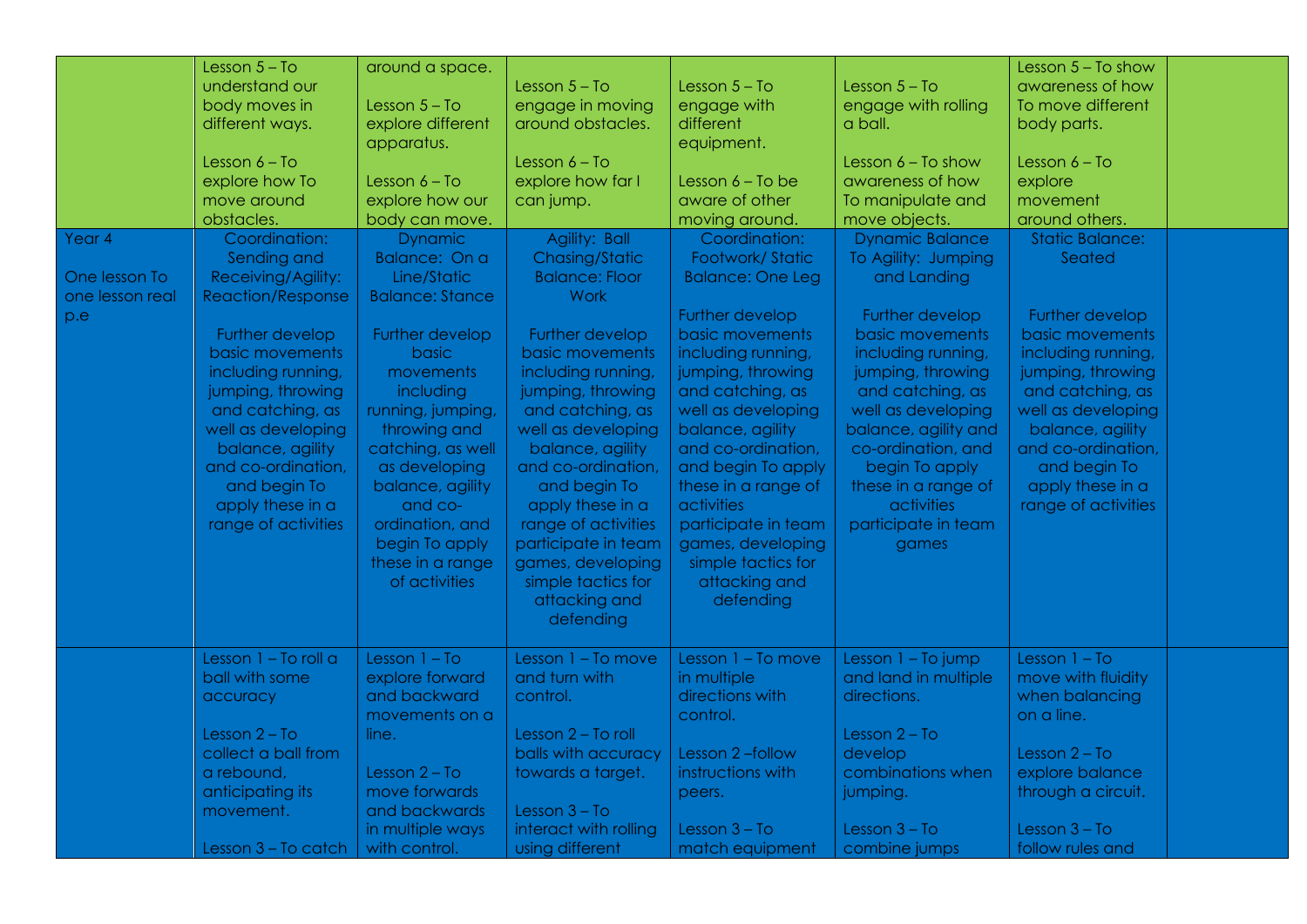| and throw a range       |                     | body shapes.         | during a game.        | when moving with      | instructions within   |  |
|-------------------------|---------------------|----------------------|-----------------------|-----------------------|-----------------------|--|
| of balls with some      | Lesson $3 - To$     |                      |                       | purpose.              | a game.               |  |
| increasing              | follow movement     | Lesson 4 - To work   | Lesson $4 - To$       |                       |                       |  |
| accuracy.               | To a song           | with partner To      | balance with          | Lesson $4 - To$       | Lesson $4 - To$       |  |
|                         | applying skills     | balance in           | control whilst        | develop seated        | apply balances        |  |
| Lesson $4 - To follow$  |                     | different ways       |                       | balances with         | through a circuit.    |  |
|                         |                     |                      | playing a game.       |                       |                       |  |
| simple game rules       | Lesson $4 - To$     | during a game.       |                       | control               |                       |  |
| applying skills.        | follow instructions |                      | Lesson $5 - To work$  |                       | Lesson $5 - To$       |  |
|                         | when applying       | Lesson 5 - To follow | with a peer To        | Lesson $5 - To$       | move objects          |  |
| Lesson $5 - 1$ can link | movements.          | rules of a game      | mirror movements.     | develop seated        | across equipment      |  |
| two movements           |                     | listening To         |                       | balances when         | focusing on           |  |
| together during         | Lesson $5 - To$     | instructions.        | Lesson $6 - To$       | working with a        | balancing.            |  |
| play.                   | move with           |                      | develop co-           | partner.              |                       |  |
|                         | purpose when        | Lesson 6 - To play   | ordination and        |                       | Lesson $6 - To$       |  |
| Lesson $6 - 1$ can      | listening To        | in small groups      | balance.              | Lesson 6 - To hold    | follow game rule      |  |
| begin To play with      | instructions.       | giving instructions  |                       | control in a balance  | through               |  |
| others following        |                     | To our partners.     |                       | when working with     | competitive           |  |
| rules.                  | Lesson $6 - To$     |                      |                       | equipment.            | games.                |  |
|                         | follow instructions |                      |                       |                       |                       |  |
|                         | during a game.      |                      |                       |                       |                       |  |
| To perform basic        | To perform basic    | To perform basic     | <b>Pupils develop</b> | <b>Pupils develop</b> | <b>Pupils develop</b> |  |
| movements along         | movements           | movements            | balance, agility      | balance, agility and  | balance, agility      |  |
| familiar apparatus.     | along familiar      | following guidance   | and co-ordination,    | co-ordination,        | and co-ordination,    |  |
|                         | apparatus linking   | on a range of        | through               | through exploratory   | through use of        |  |
|                         | some aspects of     | activities           | exploratory           | movements, putting    | support and           |  |
|                         | movement            | developing           | movements.            | two movements in a    | symbols To copy       |  |
|                         | together.           | throwing through     |                       | pattern.              | and imitate.          |  |
|                         |                     | following models     |                       |                       |                       |  |
|                         |                     | and symbol or        |                       |                       |                       |  |
|                         |                     | verbal support.      |                       |                       |                       |  |
| Lesson 1 - To roll a    | Lesson $1 - To$     | Lesson 1 - To move   | Lesson 1 - To move    | Lesson 1 - To jump    | Lesson $1 - To$       |  |
| ball towards an         | explore forward     | and turn within a    | in multiple           | and land as we        | balance on a line     |  |
| area.                   | and backward        | space.               | directions within a   | move.                 | with some control.    |  |
|                         | movements in a      |                      | large space.          |                       |                       |  |
| Lesson $2 - To$         | space.              | Lesson 2 - To roll   |                       | Lesson 2 - To jump in | Lesson $2 - To$       |  |
| collect a ball when     |                     | balls with accuracy  | Lesson $2 - To$       | multiple ways         | explore balance       |  |
| bounced.                | Lesson $2 - To$     | towards a target.    | acknowledge           | around a space.       | through a circuit     |  |
|                         | understand we       |                      | instructions in a     |                       | with support.         |  |
| Lesson $3 - To$         | can move            | Lesson $3 - To$      | group                 | Lesson $3 - To$       |                       |  |
| explore catching        | forwards and        | interact with        |                       | combine jumps with    | Lesson $3 - To$       |  |
| and throwing with       | backwards in        | different body       | Lesson $3 - To$       | support.              | understand game       |  |
| different               | multiple ways       | shapes as we         | participate within a  |                       | have rules and        |  |
|                         |                     |                      |                       |                       |                       |  |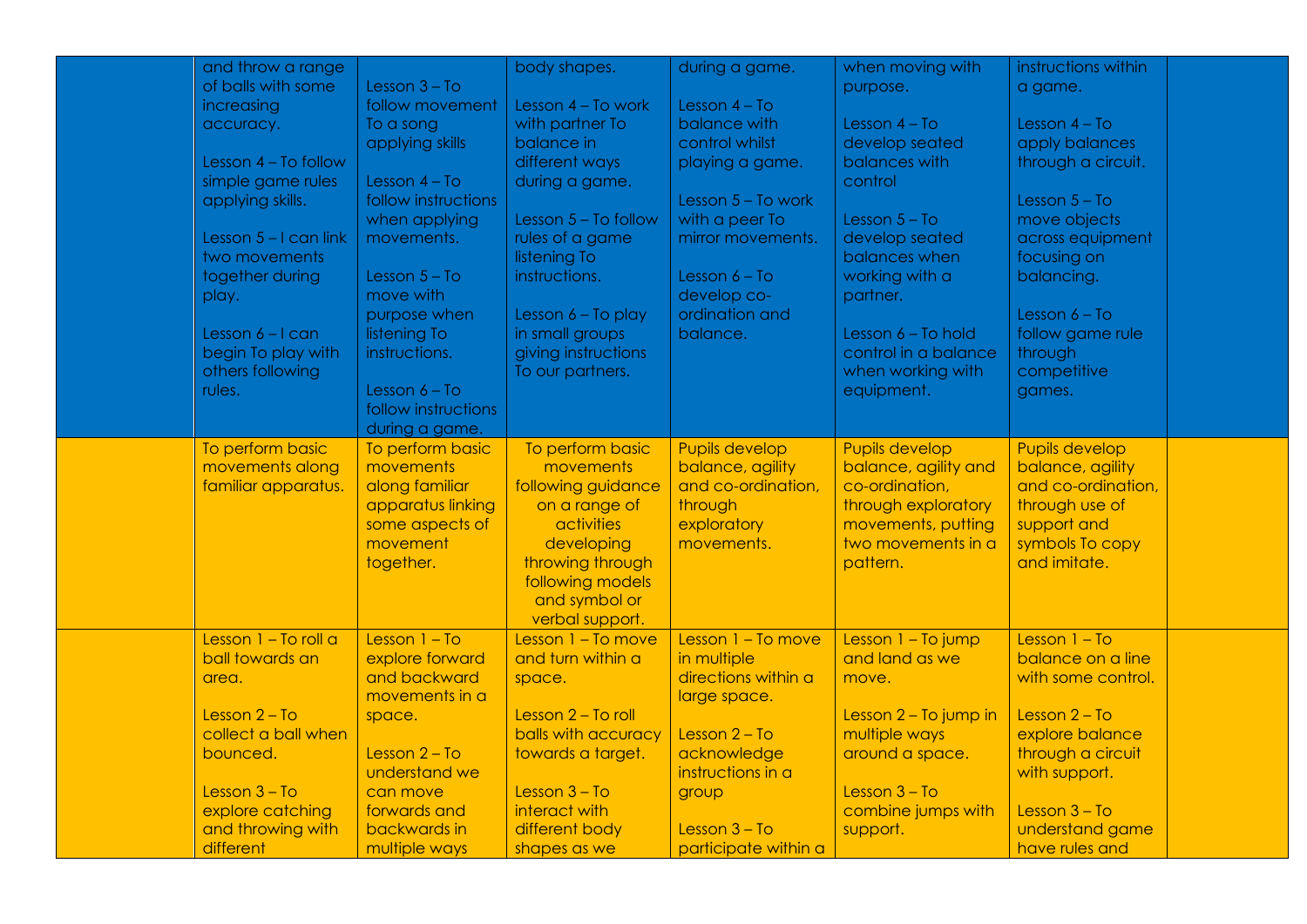| equipment.<br>Lesson $4 - To$<br>understand games<br>have rules and<br>begin To follow.<br>Lesson $5 - I$ can link<br>two movements<br>whilst exploring an<br>area.<br>Lesson $6 - 1$ can<br>begin To play with<br>others. | Lesson $3 - To$<br>follow movement<br>To a song.<br>Lesson $4 - To$<br>follow basic<br>instructions when<br>moving.<br>Lesson $5 - To$<br>move in a variety<br>of ways when<br>listening To<br>music.<br>Lesson $6 - To$<br>follow instructions<br>when moving. | move.<br>Lesson 4 - To work<br>balance in<br>different ways<br>when supported<br>by a partner.<br>Lesson 5 - To listen<br>and understand<br>instructions.<br>Lesson $6 - To$<br>explore play within<br>small groups          | game.<br>Lesson $4 - To$<br>balance within a<br>space as we<br>participate in a<br>game.<br>Lesson $5 - To$ mirror<br>movements.<br>Lesson $6 - To$<br>explore balance in<br>a variety of ways. | Lesson $4 - To$<br>develop seated<br>balances with<br>support.<br>Lesson $5 - To$<br>develop balancing<br>with a partner.<br>Lesson $6$ – To hold<br>work with<br>equipment To begin<br>To balance in<br>different ways. | begin To follow<br>some simple<br>guidelines.<br>Lesson $4 - To$<br>explore balances<br>within a circuit.<br>Lesson $5 - To$<br>move our body<br>across equipment.<br>Lesson $6 - To$<br>participate in a<br>competitive<br>game. |  |
|----------------------------------------------------------------------------------------------------------------------------------------------------------------------------------------------------------------------------|-----------------------------------------------------------------------------------------------------------------------------------------------------------------------------------------------------------------------------------------------------------------|------------------------------------------------------------------------------------------------------------------------------------------------------------------------------------------------------------------------------|-------------------------------------------------------------------------------------------------------------------------------------------------------------------------------------------------|--------------------------------------------------------------------------------------------------------------------------------------------------------------------------------------------------------------------------|-----------------------------------------------------------------------------------------------------------------------------------------------------------------------------------------------------------------------------------|--|
| To perform basic<br>movements<br>following guidance<br>on a range of<br>activities<br>They follow simple<br>instructions<br>although they may<br>need the support<br>of symbols or other<br>prompts                        | To perform basic<br>movements<br>following<br>guidance on a<br>range of<br>activities<br>developing<br>balance, agility<br>and co-<br>ordination, and<br>begin To apply<br>these in the<br>range of<br>activities with<br>some support                          | To perform basic<br>movements<br>following guidance<br>on a range of<br>activities<br>developing<br>balance, agility<br>and co-ordination,<br>and begin To<br>apply these in the<br>range of activities<br>with some support | To explore how we<br>move through a<br>range of different<br>activities.<br>To show<br>preference To a<br>certain was of<br>moving around the<br>room.                                          | To develop<br>understanding of<br>movements linked<br>To different<br>apparatus and<br>games with support.                                                                                                               | They follow simple<br>instructions<br>although they<br>may need the<br>support of symbols<br>or other prompts<br>To develop<br>understanding of<br>movements linked<br>To different<br>apparatus and<br>games with<br>support.    |  |
| Lesson $1 - To show$<br>awareness of how<br>To manipulate and<br>move objects.<br>Lesson 2 - To move                                                                                                                       | Lesson $1 - To$<br>explore<br>movements in<br>different<br>directions.                                                                                                                                                                                          | Lesson $1 - To$<br>explore how our<br>different body<br>parts move.<br>Lesson $2 - To$                                                                                                                                       | Lesson $1 - To$<br>explore<br>movements in<br>multiple directions.<br>Lesson 2-To be                                                                                                            | Lesson 1 - To explore<br>how far I can jump.<br>Lesson $2 - To show$<br>awareness of others<br>within a space.                                                                                                           | Lesson $1 - To$<br>explore how fats I<br>can move around<br>a space.<br>Lesson $2 - To$                                                                                                                                           |  |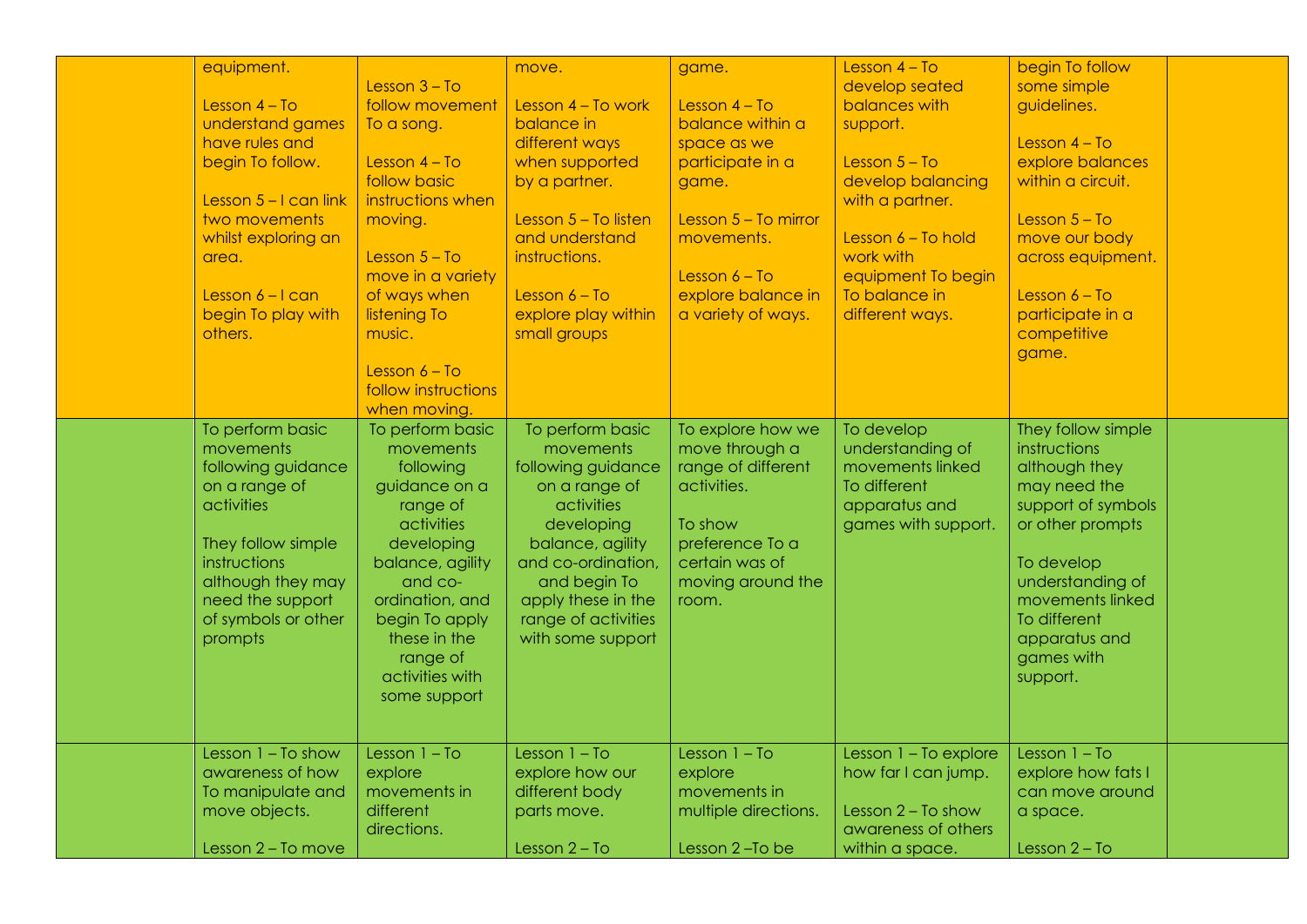| around an area                  | Lesson $2 - To$        | understand we        |                        |                            |                          |  |
|---------------------------------|------------------------|----------------------|------------------------|----------------------------|--------------------------|--|
|                                 | show awareness         |                      | aware of games         |                            | engage with<br>different |  |
| engaging with                   |                        | can manipulate       | around ourselves.      | Lesson 3 - To explore      |                          |  |
| equipment.                      | that our body          | objects with our     |                        | movements around           | apparatus.               |  |
|                                 | moves in               | body To move.        | Lesson $3 - To show$   | obstacles.                 |                          |  |
| Lesson $3 - To$                 | different              |                      | preference             |                            | Lesson $3 - To show$     |  |
| understand that                 | directions.            | Lesson $3 - To show$ | towards                | Lesson $4 - To show$       | awareness of             |  |
| our body can                    |                        | awareness that our   | equipment.             | awareness of the           | games around             |  |
| move different                  | Lesson $3 - To$        | body can move in     |                        | shapes our bodies          | themselves.              |  |
| objects.                        | engage with            | different ways       | Lesson $4 - To$ be     | can make.                  |                          |  |
|                                 | copying a              |                      | aware our body         |                            | Lesson $4 - To$          |  |
| Lesson 4 - To be                | movement.              | Lesson 4 - To move   | moves in different     | Lesson $5 - To$            | engage in                |  |
| aware of others                 |                        | around a space       | ways.                  | engage with                | balancing                |  |
| within a space.                 | Lesson $4 - To$        | with others.         |                        | copying                    | movements To             |  |
|                                 | show awareness         |                      | Lesson $5 - To$        | movements.                 | develop gross            |  |
| Lesson $5 - To$                 | of others moving       | Lesson 5 - To build  | engage with            |                            | motor skills.            |  |
| navigate around a               | around                 | anticipation ready,  | copying actions.       | Lesson 6 - To explore      |                          |  |
| space with others.              | themselves.            | steady, go.          |                        | how To manipulate          | Lesson $5 - To show$     |  |
|                                 |                        |                      | Lesson $6 - To$        | different equipment        | awareness of             |  |
| Lesson 6 - To build             | Lesson $5 - To$        | Lesson $6 - To$      | explore how To         | with our bodies To         | movement across          |  |
| anticipation ready,             | explore moving         | engage in play       | move different         | make it move.              | different obstacles      |  |
| steady, go.                     | around others.         | within an area.      | body parts.            |                            |                          |  |
|                                 |                        |                      |                        |                            | Lesson $6 - To show$     |  |
|                                 | Lesson $6 - To$        |                      |                        |                            | awareness that           |  |
|                                 | begin To listen To     |                      |                        |                            | they are part of a       |  |
|                                 | Go.                    |                      |                        |                            | game.                    |  |
| Skill - Coordination:<br>Year 5 | Skill - Dynamic        | Skill - Dynamic      | Skill - Coordination:  | Skill - Agility:           | Skill - Agility: Ball    |  |
| Footwork / Cool                 | <b>Balance To</b>      | Balance: On a        | Sending and            | Reaction/Response/         | <b>Chasing/Cool</b>      |  |
| Down - Static                   | Agility: Jumping       | Line/ Cool Down -    | <b>Receiving/Cool</b>  | Cool Down - Static         | Down - Static            |  |
| <b>Balance: One Leg</b>         | and Landing/           | Coordination: Ball   | Down - Counter         | <b>Balance: Floor Work</b> | <b>Balance: Stance</b>   |  |
|                                 | Cool Down-             | <b>Skills</b>        | <b>Balance: With a</b> |                            |                          |  |
|                                 | <b>Static Balance:</b> |                      | Partner                |                            |                          |  |
| To develop control              | Seated                 | develop flexibility, |                        | To develop flexibility,    |                          |  |
| and balanced                    | use running,           | strength,            | apply basic            | strength, technique,       | Participate in           |  |
| within a simple                 | jumping,               | technique, control   | principles             | control and balance        | team games,              |  |
| routine.                        | throwing and           | and balance          | suitable for           |                            | developing               |  |
|                                 | catching in            |                      | attacking and          |                            | simple tactics           |  |
|                                 | isolation and in       |                      | defending              |                            | for attacking            |  |
|                                 | combination            |                      |                        |                            | and                      |  |
|                                 |                        |                      |                        |                            | defending                |  |
|                                 |                        |                      |                        |                            |                          |  |
|                                 |                        |                      |                        |                            |                          |  |
|                                 |                        |                      |                        |                            | Continue To              |  |
|                                 |                        |                      |                        |                            | develop basic            |  |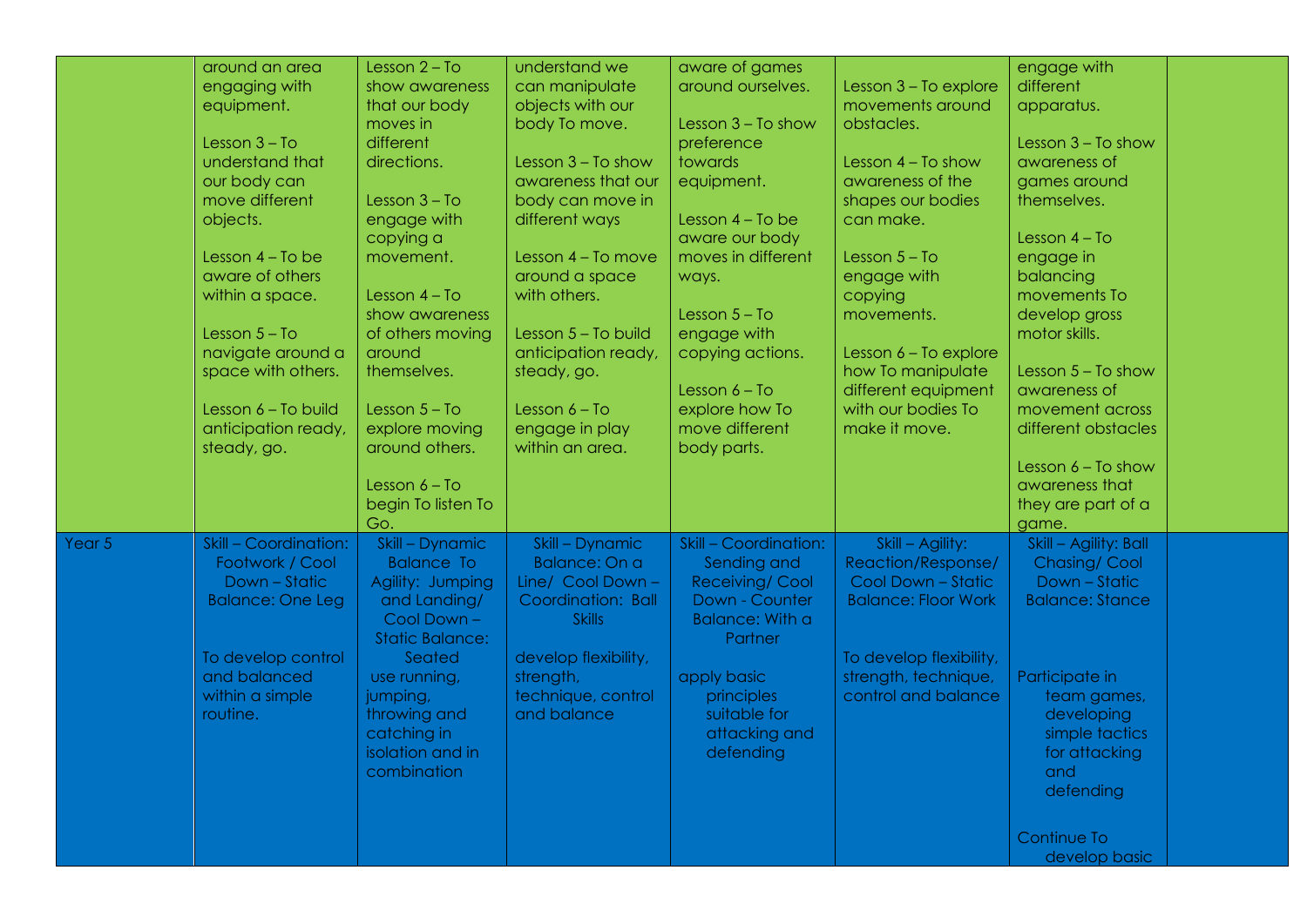| Lesson $1 - To$<br>Lesson 1 - To work<br>Lesson $1 - To$<br>Lesson 1 - To move<br>Lesson 1 - To work<br>Lesson 1 - To explore<br>with a partner To<br>with purpose<br>move through<br>with pairs as we<br>game rules with<br>move objects<br>move with control.<br>jumping from<br>whilst maintaining<br>during a game.<br>support.<br>move.<br>control and<br>one marked<br>location To<br>Lesson 2 - To move<br>Lesson 2 - To send<br>Lesson 2 - To react<br>balance.<br>Lesson 2 - To hop,<br>skill and jump in<br>with control along<br>and receive a ball<br>another.<br>and respond with<br>multiple direction<br>a line.<br>with control.<br>accuracy during a<br>Lesson $2 - To$<br>with control.<br>chase an object<br>Lesson $2 - To$<br>game.<br>jump in different<br>and catch it with<br>Lesson 3 - To move<br>Lesson 3 - To begin<br>directions from<br>To throw with both<br>Lesson 3 - To move<br>across equipment<br>Lesson 3 - To react<br>control.<br>in multiple<br>both feet with<br>with control and<br>hand with some<br>To different sized<br>directions when<br>control.<br>balance.<br>objects and react<br>Lesson $3 - To$ be<br>accuracy.<br>following visual<br>Lesson $4 - To$<br>accordingly.<br>aware of<br>Lesson $4 - To$ link<br>Lesson $3 - To$<br>Lesson 4 - To move<br>explore throwing<br>movement<br>instructions.<br>jump and land in<br>through different<br>catching skills with a<br>and catching in<br>around each<br>different ways<br>levels of balancing<br>various ways.<br>partner under<br>Lesson 4 - To move<br>other during a<br>through different<br>with both feet<br>with control<br>control.<br>game.<br>showing control.<br>Lesson $5 - To$<br>heights<br>explore sending<br>Lesson 5 - To travel<br>Lesson $5 - To throw$<br>Lesson $4 - To$<br>Lesson $5 - To follow$<br>Lesson $4 - To$<br>across different<br>and receiving with<br>and catch towards<br>throw and catch<br>equipment with<br>different parts of<br>a target with<br>objects in multiple<br>movements with a<br>explore the<br>different<br>control and<br>our body.<br>control.<br>ways with control.<br>partner.<br>coordination.<br>movements and<br>Lesson $6 - To work$<br>Lesson 6 - To apply<br>apply them with<br>Lesson 6 - To apply<br>Lesson 5 - To roll<br>balance in a<br>Lesson 6 - To work<br>with our partners To<br>skills during a game<br>with coordination<br>control.<br>in a team with<br>move a ball with<br>with rules.<br>and direction.<br>game.<br>Lesson $5 - To$<br>our bodies<br>support.<br>jump with control<br>maintaining<br>Lesson $6 - To$<br>towards a target,<br>control.<br>balance whilst<br>moving objects<br>progressing in<br>directional<br>along equipment<br>at faster speeds.<br>movement.<br>Lesson $6 - To$<br>combine multiple |  |  |  | movements<br>including<br>running,<br>jumping,<br>throwing and<br>catching |  |
|----------------------------------------------------------------------------------------------------------------------------------------------------------------------------------------------------------------------------------------------------------------------------------------------------------------------------------------------------------------------------------------------------------------------------------------------------------------------------------------------------------------------------------------------------------------------------------------------------------------------------------------------------------------------------------------------------------------------------------------------------------------------------------------------------------------------------------------------------------------------------------------------------------------------------------------------------------------------------------------------------------------------------------------------------------------------------------------------------------------------------------------------------------------------------------------------------------------------------------------------------------------------------------------------------------------------------------------------------------------------------------------------------------------------------------------------------------------------------------------------------------------------------------------------------------------------------------------------------------------------------------------------------------------------------------------------------------------------------------------------------------------------------------------------------------------------------------------------------------------------------------------------------------------------------------------------------------------------------------------------------------------------------------------------------------------------------------------------------------------------------------------------------------------------------------------------------------------------------------------------------------------------------------------------------------------------------------------------------------------------------------------------------------------------------------------------------------------------------------------------------------------------------------------------------------------------------------------------------------------------------------------------------------------------------------------------------------------------------------------------------------------------------------------------------------------|--|--|--|----------------------------------------------------------------------------|--|
|                                                                                                                                                                                                                                                                                                                                                                                                                                                                                                                                                                                                                                                                                                                                                                                                                                                                                                                                                                                                                                                                                                                                                                                                                                                                                                                                                                                                                                                                                                                                                                                                                                                                                                                                                                                                                                                                                                                                                                                                                                                                                                                                                                                                                                                                                                                                                                                                                                                                                                                                                                                                                                                                                                                                                                                                                |  |  |  |                                                                            |  |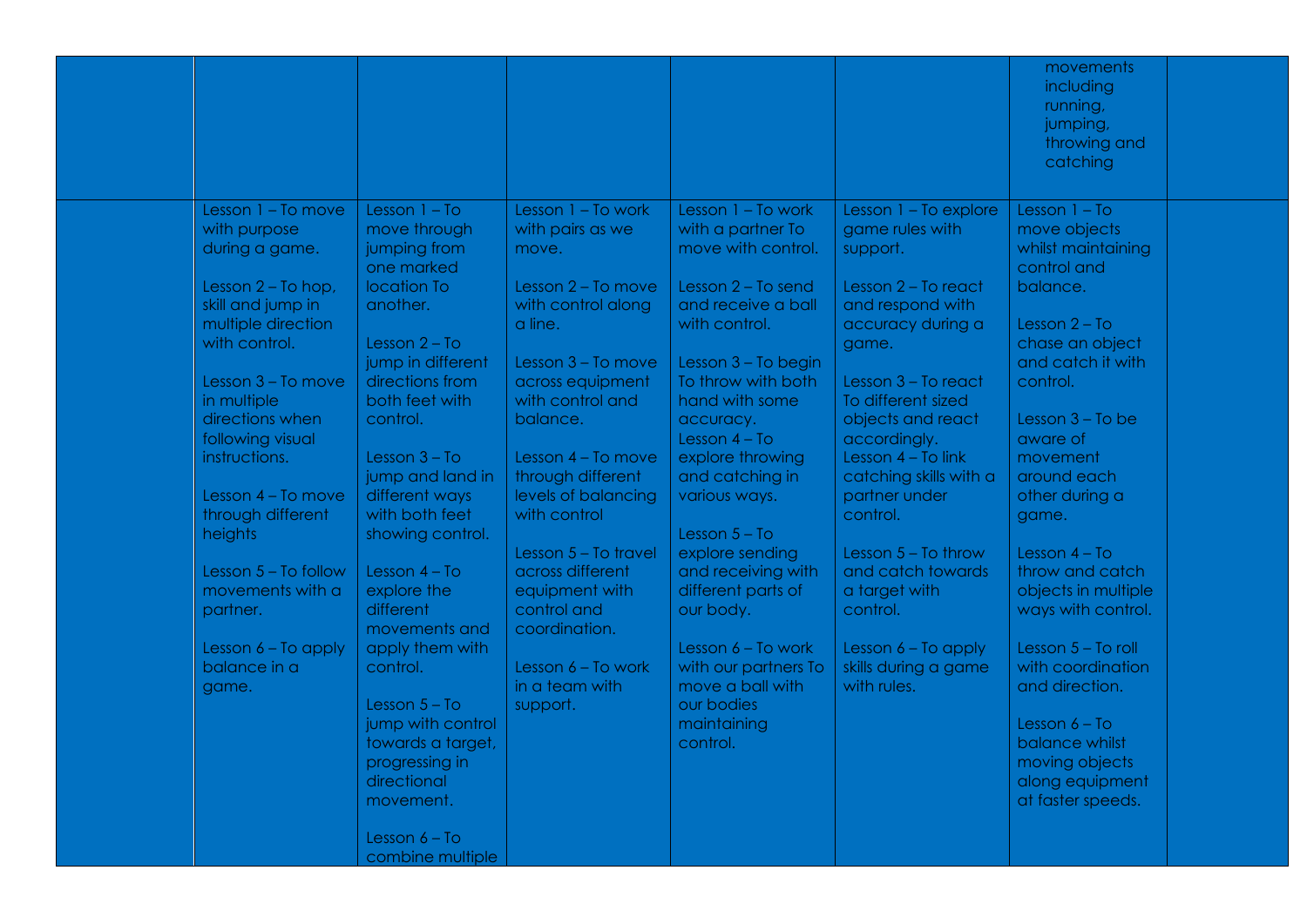|                                                                    | jumps with<br>control.                                                          |                                                                                                                                |                                                                                                    |                                                                                                                         |                                   |  |
|--------------------------------------------------------------------|---------------------------------------------------------------------------------|--------------------------------------------------------------------------------------------------------------------------------|----------------------------------------------------------------------------------------------------|-------------------------------------------------------------------------------------------------------------------------|-----------------------------------|--|
| To play<br>competitive<br>games,<br>modified where<br>appropriate. | To apply running<br>and jumping<br>when moving<br>around familiar<br>apparatus. | To further develop<br>flexibility through<br>imitated<br>movements and<br>apply though<br>balance.<br>To apply<br>knowledge of | To further develop<br>flexibility through<br>imitated<br>movements and<br>apply though<br>balance. | Pupils develop<br>balance, agility<br>and co-<br>ordination, and<br>begin To apply<br>these in a range<br>of activities |                                   |  |
|                                                                    |                                                                                 | throwing and<br>catching time<br>simple competitive<br>games with<br>support.                                                  |                                                                                                    |                                                                                                                         |                                   |  |
| Lesson $1 - To move$                                               | Lesson $1 - To$                                                                 | Lesson 1 - To work                                                                                                             | Lesson 1 - To work                                                                                 | Lesson $1 - To$                                                                                                         | Lesson $1 - To$                   |  |
| within a game with<br>support.                                     | move through<br>jumping with                                                    | with pairs as we<br>move.                                                                                                      | with a partner with<br>support.                                                                    | understand games<br>have rules and                                                                                      | move equipment<br>in a game with  |  |
|                                                                    | some control.                                                                   |                                                                                                                                |                                                                                                    | begin To follow them                                                                                                    | support.                          |  |
| Lesson $2 - To$                                                    |                                                                                 | Lesson $2 - To move$                                                                                                           | Lesson $2 - To send$                                                                               | with support.                                                                                                           |                                   |  |
| understand and                                                     | Lesson $2 - To$                                                                 | along a line,                                                                                                                  | and receive a                                                                                      |                                                                                                                         | Lesson $2 - To$                   |  |
| apply hop, skill<br>and jump.                                      | jump in different<br>directions,                                                | exploring balance.                                                                                                             | large ball To aid<br>movement.                                                                     | Lesson 2 - To react<br>within a game To                                                                                 | chase an object<br>within a game. |  |
|                                                                    | landing with                                                                    | Lesson $3 - To move$                                                                                                           |                                                                                                    | the surroundings.                                                                                                       |                                   |  |
| Lesson $3 - To move$                                               | control.                                                                        | across equipment                                                                                                               | Lesson $3 - To begin$                                                                              |                                                                                                                         | Lesson $3 - To$ be                |  |
| in different                                                       |                                                                                 | with support.                                                                                                                  | To throw with some                                                                                 | Lesson 3 - To react                                                                                                     | aware of other as                 |  |
| directions around a                                                | Lesson $3 - To$                                                                 |                                                                                                                                | accuracy towards                                                                                   | To different sized                                                                                                      | we move around                    |  |
| space.                                                             | jump and land<br>with both feet.                                                | Lesson 4 - To move<br>through different                                                                                        | a target.                                                                                          | objects with support.                                                                                                   | a space.                          |  |
| Lesson $4 - To move$                                               |                                                                                 | heights of                                                                                                                     | Lesson $4 - To$                                                                                    | Lesson $4 - To$                                                                                                         | Lesson $4 - To$                   |  |
| through different                                                  | Lesson $4 - To$                                                                 | balancing                                                                                                                      | explore throwing<br>and catching with                                                              | participating in<br>catching with a                                                                                     | throw and catch                   |  |
| heights                                                            | explore the<br>different                                                        | Lesson $5 - To$ travel                                                                                                         | support.                                                                                           | partner.                                                                                                                | different objects.                |  |
| Lesson $5 - To follow$                                             | movements and                                                                   | across different                                                                                                               |                                                                                                    |                                                                                                                         | Lesson 5 - To roll                |  |
| movements with a                                                   | apply them with                                                                 | equipment with                                                                                                                 | Lesson $5 - To$                                                                                    | Lesson $5 - To throw$                                                                                                   | with some                         |  |
| partner.                                                           | support.                                                                        | support.                                                                                                                       | explore sending                                                                                    | and catch towards                                                                                                       | direction.                        |  |
|                                                                    |                                                                                 |                                                                                                                                | and receiving with                                                                                 | a target.                                                                                                               |                                   |  |
| Lesson $6 - To$ apply                                              | Lesson $5 - To$                                                                 | Lesson $6 - To$                                                                                                                | different parts of                                                                                 |                                                                                                                         | Lesson $6 - To$                   |  |
| balance in a                                                       | jump with control<br>towards a target.                                          | experience being<br>part of a team in a                                                                                        | our body.                                                                                          | Lesson $6 - To apply$<br>skills with support                                                                            | balance whilst<br>moving along    |  |
| game.                                                              |                                                                                 | game.                                                                                                                          | Lesson $6 - To work$                                                                               | into a game.                                                                                                            | equipment.                        |  |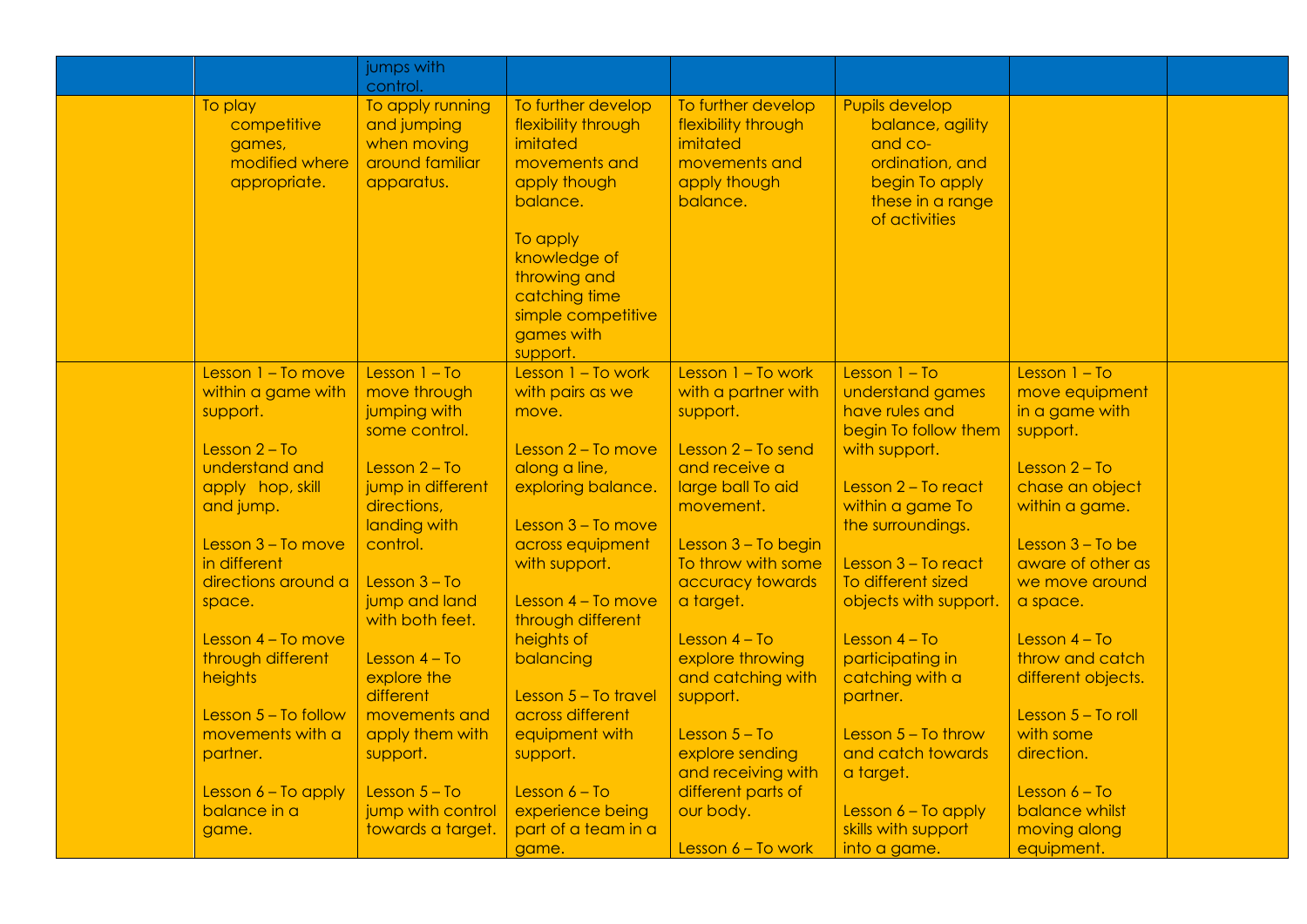| Play games with<br>rules in exploratory<br>manner. Exploring<br>different playing<br>areas and<br>equipment. | Lesson $6 - To$<br>combine multiple<br>jumps with<br>support in the<br>movements,<br>To explore the<br>familiar<br>apparatus using<br>symbols and<br>support To carry<br>out a range of<br>movement<br>patterns. | To throw and<br>catch toward a<br>big target<br>understanding how<br>To throw different<br>size apparatus.<br>To show<br>preference To | with our partners To<br>explore moving a<br>ball in different<br>ways.<br>To work with a<br>partner with<br>support.<br>To further develop<br>balance when<br>moving around<br>familiar apparatus. | Pupil To explore<br>different balances<br>with support and<br>help using symbols<br>and prompts.        | To chase a ball<br>showing<br>preference.<br>To change speed<br>on request<br>through symbols or<br>verbal prompts. |  |
|--------------------------------------------------------------------------------------------------------------|------------------------------------------------------------------------------------------------------------------------------------------------------------------------------------------------------------------|----------------------------------------------------------------------------------------------------------------------------------------|----------------------------------------------------------------------------------------------------------------------------------------------------------------------------------------------------|---------------------------------------------------------------------------------------------------------|---------------------------------------------------------------------------------------------------------------------|--|
|                                                                                                              |                                                                                                                                                                                                                  | objects.                                                                                                                               |                                                                                                                                                                                                    |                                                                                                         |                                                                                                                     |  |
| Lesson $1 - To$<br>engage with<br>movement around<br>a space.                                                | Lesson $1 - To$<br>explore how fast<br>we can move<br>from different                                                                                                                                             | Lesson $1 - To be$<br>aware of other<br>around us as we<br>move.                                                                       | Lesson $1 - To$<br>explore how To<br>move around<br>obstacles.                                                                                                                                     | Lesson $1 - To$ build<br>anticipation, ready,<br>steady, go.                                            | Lesson $1 - To be$<br>aware we can<br>move objects with<br>our body.                                                |  |
| Lesson $2 - To$<br>explore how our<br>body can move in<br>different ways.                                    | points.<br>Lesson $2 - To$<br>navigate around<br>a space in                                                                                                                                                      | Lesson $2 - To$<br>explore moving<br>forwards and<br>backwards.                                                                        | Lesson $2 - To$<br>understand we can<br>manipulate objects<br>To move them fast                                                                                                                    | Lesson $2 - To$<br>understand that<br>their actions cause a<br>reaction and To<br>repeat an activity To | Lesson $2 - To$<br>engage in a<br>chase game.                                                                       |  |
| Lesson $3 - To$ be<br>aware of simple<br>start stop                                                          | different<br>directions.<br>Lesson $3 - To$ be                                                                                                                                                                   | Lesson 3 - To show<br>preference when<br>using different                                                                               | and slow.<br>Lesson $3 - To$<br>explore how To                                                                                                                                                     | initiate this.<br>Lesson 3 - To explore<br>movements with                                               | Lesson $3 - To$<br>understand others<br>are moving<br>around us.                                                    |  |
| instructions.<br>Lesson $4 - To$<br>explore how To                                                           | aware we can<br>jump in different<br>ways.                                                                                                                                                                       | equipment.<br>Lesson $4 - To$<br>access different                                                                                      | move objects fast<br>and slow.<br>Lesson $4 - To$<br>understand we can                                                                                                                             | different sized<br>objects.<br>Lesson $4 - To$                                                          | Lesson $4 - To$<br>understand that<br>their actions                                                                 |  |
| move my body<br>high and low.                                                                                | Lesson $4 - To$<br>navigate a<br>space as we                                                                                                                                                                     | equipment as we<br>move through<br>different heights.                                                                                  | move objects with<br>different parts of<br>our bodies.                                                                                                                                             | understand that we<br>can manipulate<br>objects To make                                                 | cause a reaction<br>and To repeat an<br>activity To initiate                                                        |  |
| Lesson $5 - To$<br>engage with<br>copying<br>movements.                                                      | explore<br>movements.<br>Lesson $5 - To$<br>engage with                                                                                                                                                          | Lesson $5 - To$<br>explore and<br>access different<br>surfaces e.g.                                                                    | Lesson $5 - To$<br>engage with others<br>in a space.                                                                                                                                               | them move.<br>Lesson 5-To move a<br>ball in different<br>directions.                                    | this.<br>Lesson $5 - To$<br>understand we<br>can roll different                                                     |  |
| Lesson $6 - To$ be<br>aware of other                                                                         | jumping in<br>different                                                                                                                                                                                          | uneven/uphill/dow<br>nhill.                                                                                                            | Lesson $6 - To move$<br>around a space                                                                                                                                                             | Lesson $6 - To$                                                                                         | objects.                                                                                                            |  |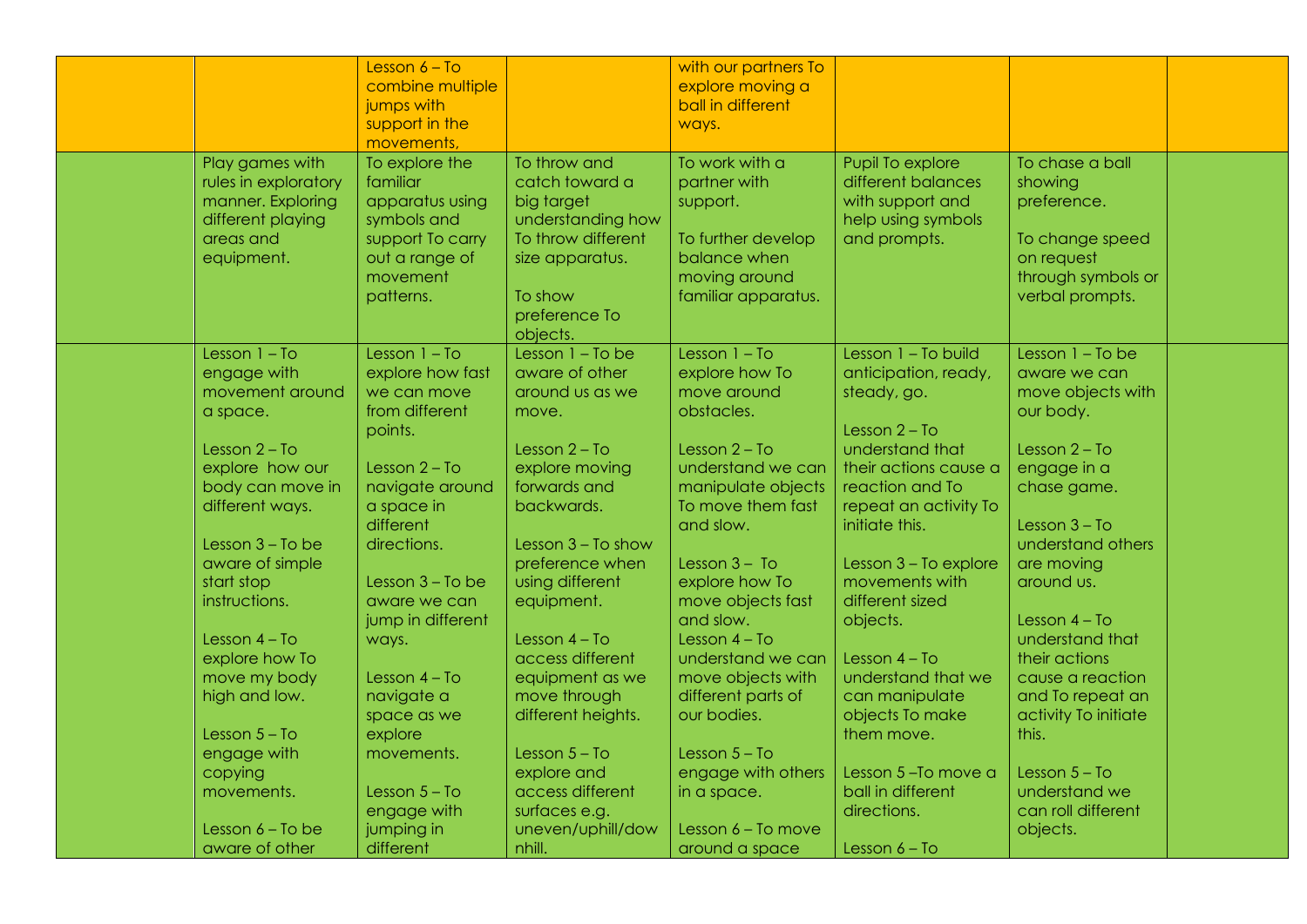|        | moving around as<br>we balance.                                                                                                                                                                                                                                                                                                                         | directions.<br>Lesson $6 - To$<br>jump in different<br>directions To<br>develop our<br>gross motor skills.                                                                                                 | Lesson 6 - To be<br>aware of others in<br>a space. | showing awareness<br>of others. | understand that<br>other are playing<br>around you.                                                                                                                                                                                                                                         | Lesson $6 - To$<br>explore how we<br>can move our<br>body faster.                                                                                     |  |
|--------|---------------------------------------------------------------------------------------------------------------------------------------------------------------------------------------------------------------------------------------------------------------------------------------------------------------------------------------------------------|------------------------------------------------------------------------------------------------------------------------------------------------------------------------------------------------------------|----------------------------------------------------|---------------------------------|---------------------------------------------------------------------------------------------------------------------------------------------------------------------------------------------------------------------------------------------------------------------------------------------|-------------------------------------------------------------------------------------------------------------------------------------------------------|--|
| Year 6 | Coordination:<br>Sending and<br>Receiving/Agility:<br><b>Reaction/Response</b><br>play competitive<br>games,<br>modified where<br>appropriate<br>[for example,<br>badminton,<br>basketball,<br>cricket,<br>football,<br>hockey,<br>netball,<br>rounder's and<br>tennis], and<br>apply basic<br>principles<br>suitable for<br>attacking and<br>defending | <b>Dynamic</b><br>Balance: On a<br>Line/Static<br><b>Balance: Stance</b><br>compare their<br>performances<br>with previous<br>ones and<br>demonstrate<br>improvement To<br>achieve their<br>personal best. | Swimming                                           | Outdoor adventure               | Agility: Ball<br>Chasing/Static<br><b>Balance: Floor Work</b><br>use running,<br>jumping,<br>throwing and<br>catching in<br>isolation and in<br>combination<br>develop flexibility,<br>strength, technique,<br>control and balance<br>[for example,<br>through athletics<br>and gymnastics] | Coordination:<br>Footwork/Static<br><b>Balance: One Leg</b><br>develop flexibility,<br>strength,<br>technique,<br>control and<br>balance              |  |
|        | Lesson $1 - To$<br>balance with<br>control whilst<br>maintaining co-<br>ordination.<br>Lesson $2 - To$<br>explore different<br>footwork over<br>equipment.                                                                                                                                                                                              | Lesson $1 - To$<br>jump with control<br>landing on both<br>feet.<br>Lesson $2 - To$<br>jump and land in<br>multiple<br>directions on To<br>marked areas.                                                   | Swimming                                           | Outdoor education               | Lesson $1 - To pass$<br>and move an object<br>with coordination.<br>Lesson 2 - To move<br>at height with<br>balance<br>Lesson 3 - To mirror<br>movement across                                                                                                                              | Lesson $1 - To$<br>throw and catch<br>with co-ordination<br>Lesson $2 - To$<br>follow game rules<br>when throwing<br>and catching.<br>Lesson $3 - To$ |  |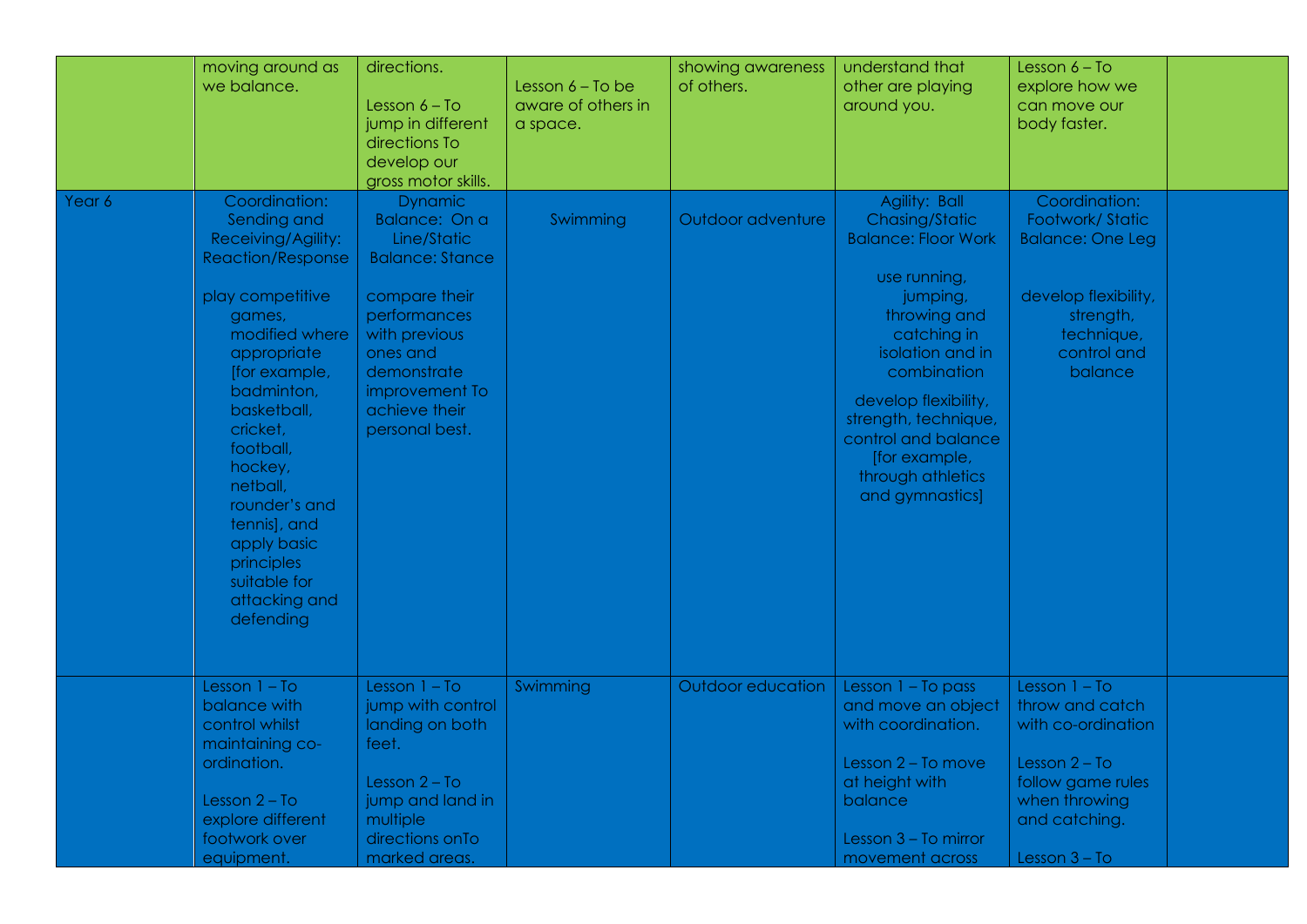|                      |                  |                      |                     | different levels.     | throw with           |  |
|----------------------|------------------|----------------------|---------------------|-----------------------|----------------------|--|
| Lesson $3 - To$ use  | Lesson $3 - To$  |                      |                     |                       | accuracy towards     |  |
| footwork To move     | follow a         |                      |                     | Lesson 4 - To explore | a large target.      |  |
| through obstacles.   | sequence.        |                      |                     | movements with        |                      |  |
|                      |                  |                      |                     | different speeds,     | Lesson $4 - To$      |  |
| Lesson 4 - To move   | Lesson $4 - To$  |                      |                     | levels and            | throw various        |  |
| in multiple          | combine          |                      |                     | apparatus.            | object inTo an       |  |
| directions with      | different jumps  |                      |                     | Lesson $5 - To$       | area during a        |  |
| control              | during           |                      |                     | maintain balance      | game                 |  |
|                      | movement.        |                      |                     | whilst moving         |                      |  |
| Lesson $5 - To move$ |                  |                      |                     | around a circuit.     | Lesson $5 - To$ play |  |
| through different    | Lesson $5 - To$  |                      |                     |                       | a competitive        |  |
| obstacles applying   | combine multiple |                      |                     | Lesson 6 - To move    | game with peers,     |  |
| footwork with        | jumps with       |                      |                     | an object with        | when supported       |  |
| control.             | control.         |                      |                     | control around our    | To keep score.       |  |
|                      |                  |                      |                     | body.                 |                      |  |
| Lesson $6 - To$      | Lesson $6 - To$  |                      |                     |                       | Lesson $6 - To$      |  |
| participate in       | combine jumps    |                      |                     |                       | challenge            |  |
| games following      | during           |                      |                     |                       | ourselves To beat    |  |
| rules with support.  | movement         |                      |                     |                       | own targets.         |  |
|                      |                  |                      |                     |                       |                      |  |
|                      | games.           |                      |                     |                       |                      |  |
| <b>Begin To</b>      | Develop          | Swim competently,    | Take part in        | To apply running,     | Develop balance,     |  |
| understand and       | balance, agility | confidently and      | outdoor and         | jumping To different  | agility and co-      |  |
| play games by        | and co-          | proficiently over a  | adventurous         | games with some       | ordination, and      |  |
| simple rules.        | ordination, and  | distance of at least | activity challenges | level of accuracy.    | begin To apply       |  |
|                      | begin To apply   | 25 metres            | both individually   |                       | these in a range     |  |
|                      | these in a range | use a range of       | and within a team   |                       | of activities with   |  |
|                      | of activities    | strokes              |                     |                       | some focused         |  |
|                      |                  | effectively [for     | perform dances      |                       | application within   |  |
|                      |                  | example, front       | using a range       |                       | a routine.           |  |
|                      |                  | crawl,               | of movement         |                       |                      |  |
|                      |                  |                      |                     |                       |                      |  |
|                      |                  | backstroke and       | patterns            |                       |                      |  |
|                      |                  | breaststroke]        |                     |                       |                      |  |
|                      |                  | Perform safe self-   |                     |                       |                      |  |
|                      |                  | rescue in            |                     |                       |                      |  |
|                      |                  | different water-     |                     |                       |                      |  |
|                      |                  | based                |                     |                       |                      |  |
|                      |                  | situations.          |                     |                       |                      |  |
|                      |                  |                      |                     |                       |                      |  |
|                      |                  |                      |                     |                       |                      |  |
|                      |                  | To apply             |                     |                       |                      |  |
|                      |                  | knowledge of         |                     |                       |                      |  |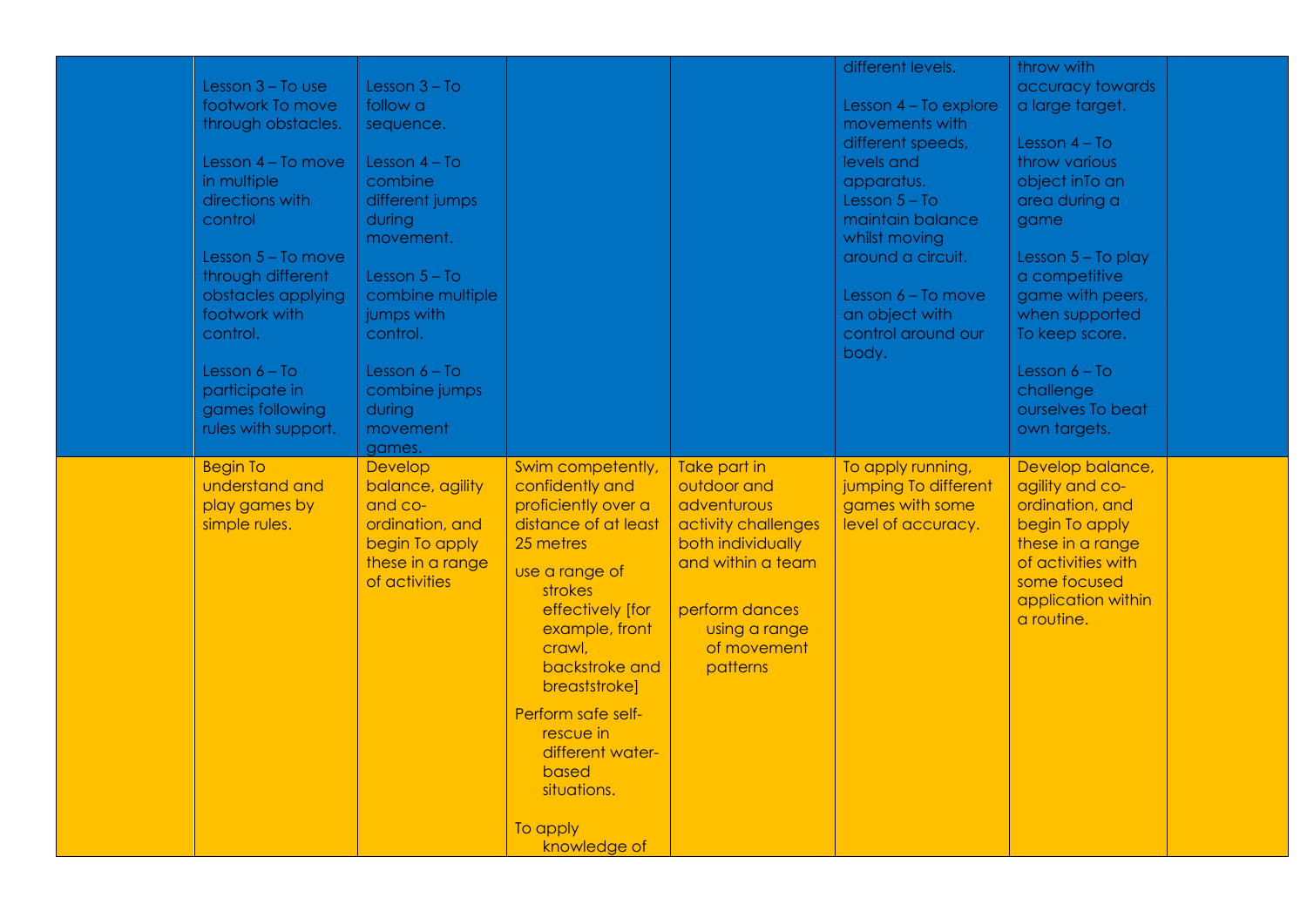|                                        |                     | throwing and<br>catching time<br>simple |                    |                       |                    |  |
|----------------------------------------|---------------------|-----------------------------------------|--------------------|-----------------------|--------------------|--|
|                                        |                     | competitive<br>games with               |                    |                       |                    |  |
|                                        |                     | minimal                                 |                    |                       |                    |  |
|                                        |                     | support.                                |                    |                       |                    |  |
|                                        |                     |                                         |                    |                       |                    |  |
|                                        |                     |                                         |                    |                       |                    |  |
| Lesson $1 - To$                        | Lesson $1 - To$     |                                         |                    | Lesson 1 - To pass    | Lesson $1 - To$    |  |
| balance with                           | explore jumping     |                                         |                    | and move with         | throw and catch    |  |
| control.                               | off both feet.      |                                         |                    | support.              | with some support. |  |
| Lesson $2 - To$                        | Lesson $2 - To$     |                                         |                    | Lesson 2 - To explore | Lesson $2 - To$    |  |
| explore different                      | jump and land in    |                                         |                    | different movement    | understand         |  |
| movements over                         | multiple            |                                         |                    | at height.            | games have rules,  |  |
| equipment.                             | directions on To    |                                         |                    |                       | following them     |  |
|                                        | marked areas.       |                                         |                    | Lesson 3 - To follow  | with support.      |  |
| Lesson $3 - To$ use a                  |                     |                                         |                    | a movement when       |                    |  |
| range of footwork                      | Lesson $3 - To$     |                                         |                    | guided.               | Lesson $3 - To$    |  |
| with support.                          | follow a simple     |                                         |                    |                       | throw with         |  |
|                                        | sequence with       |                                         |                    | Lesson 4 - To explore | accuracy towards   |  |
| Lesson $4 - To move$<br>in multiple    | support.            |                                         |                    | movements at          | an area.           |  |
| directions across a                    | Lesson $4 - To$     |                                         |                    | different speeds.     | Lesson $4 - To$    |  |
| space.                                 | combine             |                                         |                    | Lesson 5 - To move    | throw with some    |  |
|                                        | different jumps     |                                         |                    | through a circuit     | accuracy in to an  |  |
| Lesson $5 - To move$                   | guided by an        |                                         |                    | with some control.    | area.              |  |
| through different                      | adult.              |                                         |                    |                       |                    |  |
| obstacles.                             |                     |                                         |                    | Lesson $6 - To move$  | Lesson $5 - To$    |  |
|                                        | Lesson $5 - To$     |                                         |                    | an object around      | participate in a   |  |
| Lesson $6 - To$                        | combine multiple    |                                         |                    | our body.             | competitive game   |  |
| understand games                       | jumps.              |                                         |                    |                       | with others.       |  |
| have rules and                         |                     |                                         |                    |                       |                    |  |
| follow instructions                    | Lesson $6 - To$ use |                                         |                    |                       | Lesson $6 - To$    |  |
| with support.                          | different jumps     |                                         |                    |                       | challenge          |  |
|                                        | during a game.      |                                         |                    |                       | ourselves To beat  |  |
|                                        |                     |                                         |                    |                       | own targets.       |  |
| Play games with                        | To explore floor    | To introduce pupil                      | To further develop | To jump and land      | To develop seated  |  |
| rules in exploratory                   | balances across     | To water, exploring                     | understanding of   | with some control on  | balancing with     |  |
| manner. Exploring<br>different playing | the room.           | the feeling and                         | throwing and       | to objects.           | support of symbols |  |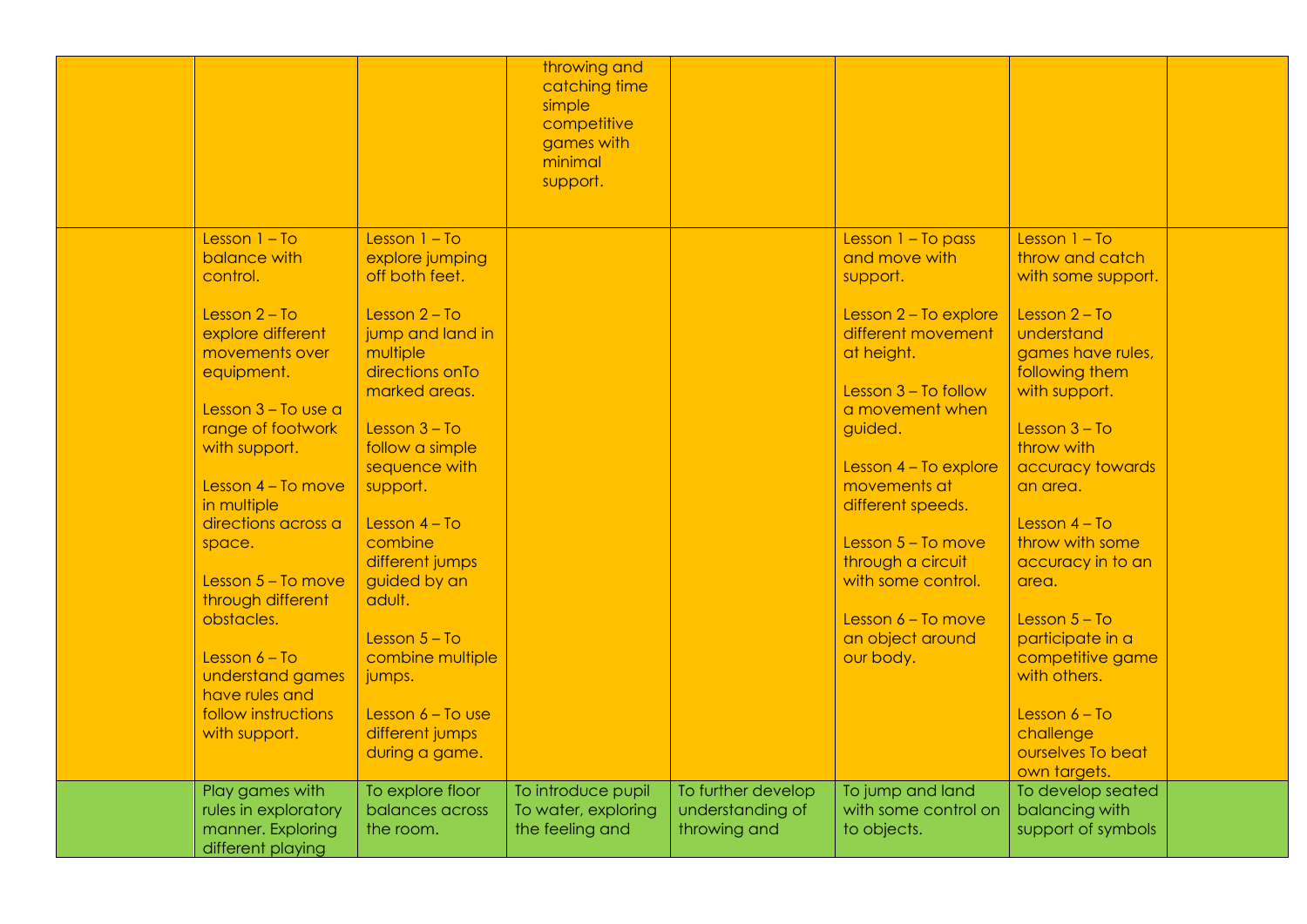| areas and           |                    | different          | catching towards  | To explore different   | To different shapes  |  |
|---------------------|--------------------|--------------------|-------------------|------------------------|----------------------|--|
| equipment.          |                    | movement.          | an object.        | heights of jumps       | and movements,       |  |
|                     |                    |                    |                   | understanding the      |                      |  |
|                     |                    | To further develop | To understand     | sensory feeling.       |                      |  |
|                     |                    | understanding of   | cause and effect, |                        |                      |  |
|                     |                    | throwing and       | e.g. knocking     |                        |                      |  |
|                     |                    | catching towards   | down skittles.    |                        |                      |  |
|                     |                    | an object.         |                   |                        |                      |  |
|                     |                    |                    |                   |                        |                      |  |
|                     |                    | To understand      |                   |                        |                      |  |
|                     |                    | cause and effect,  |                   |                        |                      |  |
|                     |                    | e.g. knocking      |                   |                        |                      |  |
|                     |                    | down skittles.     |                   |                        |                      |  |
| Lesson 1 - To show  | Lesson $1 - To$    | Swimming           | Outdoor education | Lesson 1 - To move     | Lesson $1 - To$      |  |
| awareness of how    | explore how we     |                    |                   | an object with         | understand that      |  |
| To move different   | can jump.          |                    |                   | different parts of our | their actions        |  |
| body parts.         |                    |                    |                   | bodies.                | cause a reaction     |  |
|                     | Lesson $2 - To$    |                    |                   |                        | and To repeat an     |  |
| Lesson $2 - To$     | jump off different |                    |                   | Lesson 2 - To move     | activity To initiate |  |
| navigate a space    | equipment.         |                    |                   | along different        | this.                |  |
| in different ways.  |                    |                    |                   | apparatus.             |                      |  |
|                     | Lesson $3 - To$    |                    |                   |                        | Lesson $2 - To$      |  |
| Lesson $3 - To$     | engage with        |                    |                   | Lesson $3 - To$        | understand overs     |  |
| explore and         | copying an         |                    |                   | engage in copying      | are playing games    |  |
| access different    | action.            |                    |                   | actions.               | around us.           |  |
| surfaces e.g.       |                    |                    |                   |                        |                      |  |
| uneven/uphill/dow   | Lesson $4 - To$    |                    |                   | Lesson 4 - To explore  | Lesson $3 - To$      |  |
| nhill.              | understand that    |                    |                   | how we can move        | explore how we       |  |
|                     | we can jump in     |                    |                   | our body faster.       | can move             |  |
| Lesson $4 - To$     | different          |                    |                   |                        | different objects.   |  |
| engage with         | directions.        |                    |                   | Lesson 5 - To access   |                      |  |
| copying actions To  |                    |                    |                   | play equipment To      | Lesson $4 - To$      |  |
| develop fine and    | Lesson $5 - To$    |                    |                   | build gross motor      | understand we        |  |
| gross motor skills. | navigate a         |                    |                   | skills.                | can move objects     |  |
|                     | space being        |                    |                   |                        | with our hands.      |  |
|                     | aware of others.   |                    |                   | Lesson $6 - To show$   |                      |  |
| Lesson $5 - To$     |                    |                    |                   | awareness of how       | Lesson $5 - To$ be   |  |
| explore how To      | Lesson $6 - To$ be |                    |                   | To manipulate and      | aware of others      |  |
| move around         | aware others are   |                    |                   | move objects.          | moving around a      |  |
| obstacles.          | playing games      |                    |                   |                        | space.               |  |
|                     | around us.         |                    |                   |                        |                      |  |
| Lesson $6 - To$     |                    |                    |                   |                        | Lesson $6 - To$      |  |